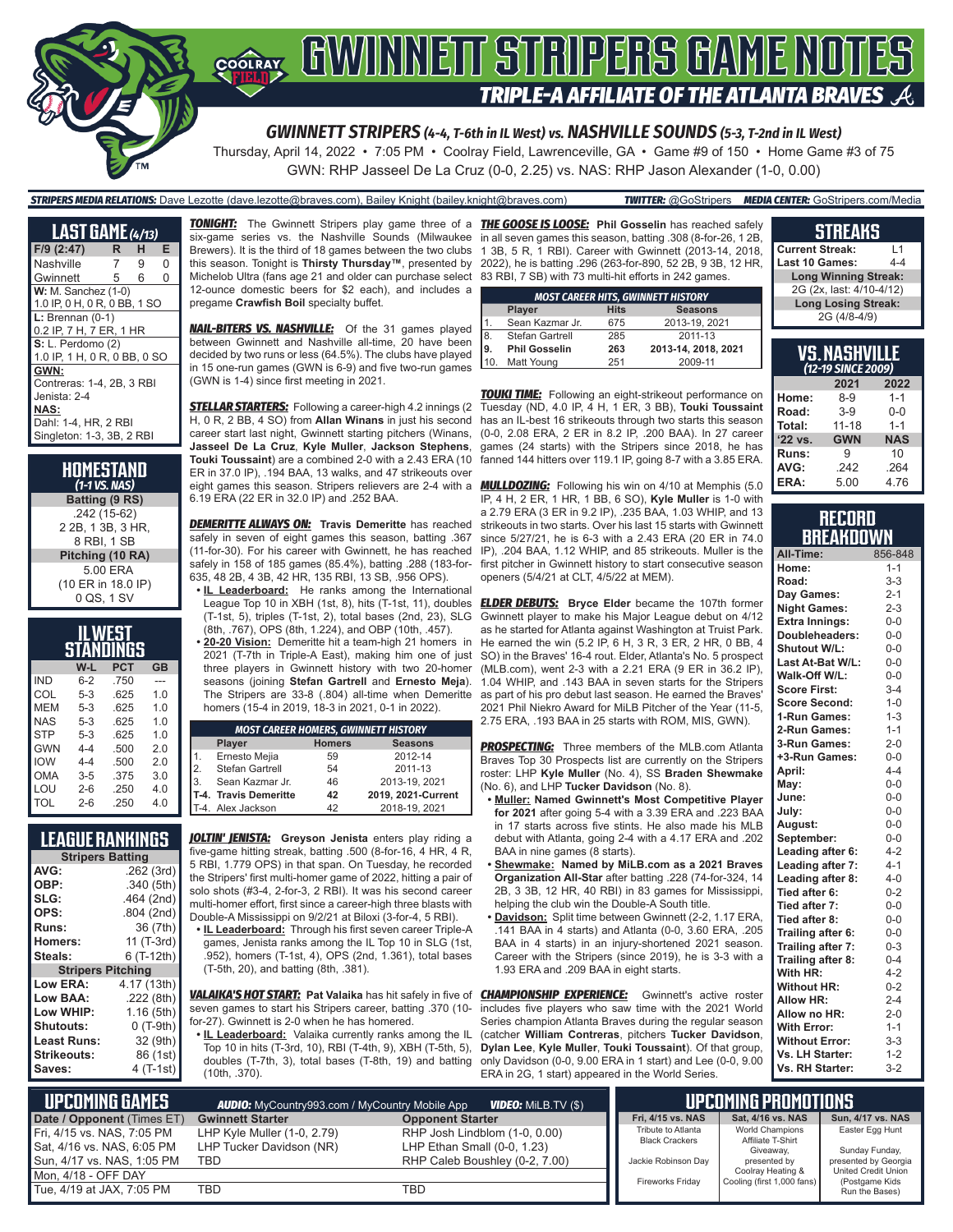



#### *THURSDAY, APRIL 14, 2022 VS. NASHVILLE*

| <b>MANAGER MATT TUIASOSOPO</b>                                                                                                                                                                                                                                                                                                                                                                                                                                                                                                                                                                                                                                                                                                                                                                                                                                                                                                                                                                                                                                                         | <b>VS. 2022 OPPONENTS</b>                                                                                                                                                                                                                                                                                                                                                                                                                                                                                                                                       |
|----------------------------------------------------------------------------------------------------------------------------------------------------------------------------------------------------------------------------------------------------------------------------------------------------------------------------------------------------------------------------------------------------------------------------------------------------------------------------------------------------------------------------------------------------------------------------------------------------------------------------------------------------------------------------------------------------------------------------------------------------------------------------------------------------------------------------------------------------------------------------------------------------------------------------------------------------------------------------------------------------------------------------------------------------------------------------------------|-----------------------------------------------------------------------------------------------------------------------------------------------------------------------------------------------------------------------------------------------------------------------------------------------------------------------------------------------------------------------------------------------------------------------------------------------------------------------------------------------------------------------------------------------------------------|
| Matt Tuiasosopo is in his second season as the manager of the Stripers in 2022<br>He was named the seventh manager in Gwinnett history on 3/30/21, making him<br>the first former Gwinnett player to manage the club (played OF/1B from 2016-17)<br>In 2021, he guided the Stripers to a 71-58 record (3rd in Triple-A East Southeast<br>Division)  On 5/4/21 at Charlotte, he became the youngest manager in Gwinnett<br>history (34 years, 11 months, 25 days)  From 7/8/21-9/21/21, his Stripers owned<br>the best record in Triple-A Baseball (45-19, .703)  Began his managerial career<br>with Class-A Rome in 2019, earning Atlanta's Bobby Cox Award for Minor League<br>Manager of the Year  Coached at the Braves' Alternate Training Site in 2020.                                                                                                                                                                                                                                                                                                                          | Home<br>Road<br>Total<br>Home<br>Road<br>Total<br><b>IND</b><br><b>BUF</b><br>$0-0$<br>$0-0$<br>$0-0$<br>$0-0$<br>$0-0$<br>$0-0$<br>LOU<br><b>CLT</b><br>$0-0$<br>$0-0$<br>$0 - 0$<br>$0 - 0$<br>$0-0$<br>$0 - 0$<br><b>MEM</b><br>$3 - 3$<br><b>DUR</b><br>$0-0$<br>$0-0$<br>$3 - 3$<br>$0-0$<br>$0-0$<br><b>NAS</b><br>$0-0$<br>JAX<br>$0 - 0$<br>$1 - 1$<br>$1 - 1$<br>$0-0$<br>$0-0$<br>LHV<br>$0 - 0$<br>$0-0$<br>$0-0$<br><b>NOR</b><br>$0-0$<br>$0-0$<br>$0-0$<br><b>WEST</b><br>$1 - 1$<br>$3 - 3$<br>$4 - 4$<br><b>EAST</b><br>$0-0$<br>$0-0$<br>$0-0$ |
| Tuiasosopo's Managerial Career<br>W-L<br><b>PCT</b><br><b>Playoffs</b><br>Games<br>75-62<br>With Gwinnett (2 Seasons):<br>137<br>.547<br>0<br>MiLB Career (3 Seasons):<br>276<br>140-136<br>.507<br>0                                                                                                                                                                                                                                                                                                                                                                                                                                                                                                                                                                                                                                                                                                                                                                                                                                                                                  |                                                                                                                                                                                                                                                                                                                                                                                                                                                                                                                                                                 |
| EJECTIONS (0)<br>Date/Inning<br><b>Umpire</b><br>Player/Coach                                                                                                                                                                                                                                                                                                                                                                                                                                                                                                                                                                                                                                                                                                                                                                                                                                                                                                                                                                                                                          | LAST AT-BAT WINS (0)<br>The Stripers are 0-0 (.---) in games decided in the last at-bat in 2022.<br>Date/Opponent<br><b>Score</b><br>Game-Winning Play (*=Walk-Off)                                                                                                                                                                                                                                                                                                                                                                                             |
| <b>TEAM DEFENSE (1ST IN INTERNATIONAL LEAGUE)</b><br><b>PCT</b><br><b>TC</b><br>PO<br>$\boldsymbol{\mathsf{A}}$<br>E<br>G<br><b>DP</b><br><b>TP</b><br>8<br>281<br>70<br>$\overline{2}$<br>.993<br>209<br>6<br>$\mathbf 0$<br><b>PB</b><br><b>SB</b><br>$\mathsf{cs}$<br><b>ATT</b><br><b>PCT</b><br>W-L<br><b>Catchers</b><br>3<br>Casteel, Ryan<br>$\mathbf 0$<br>3<br>.000<br>$\mathbf{1}$<br>$1 - 1$                                                                                                                                                                                                                                                                                                                                                                                                                                                                                                                                                                                                                                                                               |                                                                                                                                                                                                                                                                                                                                                                                                                                                                                                                                                                 |
| Contreras, William<br>$\mathbf{1}$<br>$\mathbf 0$<br>$\mathbf 0$<br>.000<br>$\mathbf{1}$<br>$1 - 1$<br>Pabst, Arden<br>$\mathbf 0$<br>0<br>$\mathbf 0$<br>$\mathbf 0$<br>$0-0$<br>---<br>Tromp, Chadwick<br>6<br>$\overline{7}$<br>0<br>1<br>.143<br>$2 - 2$<br>$\overline{2}$<br>10<br>11<br>.091<br>Total:<br>1<br>$4 - 4$<br><b>Outfield Assists (2):</b><br>Dean $(2)$<br>Kingham (1), Muller (1)<br>Pitcher Pickoffs (2):<br><b>Catcher Pickoffs (0):</b>                                                                                                                                                                                                                                                                                                                                                                                                                                                                                                                                                                                                                         | <b>GWINNETT PLAYERS USED (31 IN 2022)</b><br>Pitchers (16)<br>Position (15)<br>Alaniz, R.J.<br>Casteel, Ryan<br>Brach, Brad<br>Contreras, William<br>Brennan, Brandon<br>Dean, Justin<br>Burrows, Thomas<br>Demeritte, Travis<br>De La Cruz, Jasseel<br>DeShields, Delino<br>Elledge, Seth<br>Goins, Ryan<br>Johnstone, Connor<br>Gonzalez, Yariel<br>Kingham, Nolan<br>Gosselin, Phil<br>Lee, Dylan<br>Jenista, Greyson<br>Muller, Kyle<br>Nogowski, John<br>Sittinger, Brandyn<br>Pabst. Arden<br>Stephens, Jackson<br>Shewmake, Braden                       |
| <b>STARTS</b><br><b>By Batting Order</b><br>DeShields (4), Gosselin (4)<br>1:<br>2: Gosselin (3), Goins (2), Valaika (2), Tucker (1)<br>3:<br>Demeritte (8)<br>Nogowski (5), Contreras (1), Tucker (1), Valaika (1)<br>4:<br>Y. Gonzalez (3), Valaika (3), Contreras (1), Tucker (1)<br>5:<br>Shewmake (3), Goins (1), Jenista (1), Nogowski (1), Tucker (1), Valaika (1)<br>6:<br>Goins (2), Tromp (2), Casteel (1), Y. Gonzalez (1), Jenista (1), Nogowski (1)<br>7:<br>Jenista (3), Tromp (2), Casteel (1), Gonzalez (1), Pabst (1)<br>8:<br>Dean (5), Goins (2), Y. Gonzalez (1)<br>9:<br><b>By Position</b><br>Tromp (4), Casteel (2), Contreras (2)<br>C:<br>1B:<br>Nogowski (7), Jenista (1)<br>2B: Valaika (5), Goins (2), Gosselin (1)<br>Y. Gonzalez (5), Gosselin (2), Valaika (1)<br>3B:<br>SS: Goins (5), Shewmake (3)<br>LF: Tucker (3), Gosselin (2), Jenista (2), Demeritte (1)<br>CF: Dean (5), DeShields (3)<br>RF: Demeritte (7), Jenista (1)<br>DH: DeShields (1), Y. Gonzalez (1), Gosselin (1), Jenista (1), Nogowski (1), Pabst (1),<br>Tucker (1), Valaika (1) | Tonkin, Michael<br>Tromp, Chadwick<br>Toussaint, Touki<br>Tucker, Preston<br>Vincent, Nick<br>Valaika, Pat<br>Winans, Allan<br>Italics = Player no longer in Braves organization<br><b>BASS-LANTA</b><br>Two players have played for both Gwinnett and Atlanta in 2022:<br>Contreras, William (C)<br>Stephens, Jackson (RHP)<br>ATLANTA BRAVES REHAB ASSIGNMENTS (0 IN 2022)<br>Injury (IL Date)<br>Player<br><b>Rehab Dates</b>                                                                                                                                |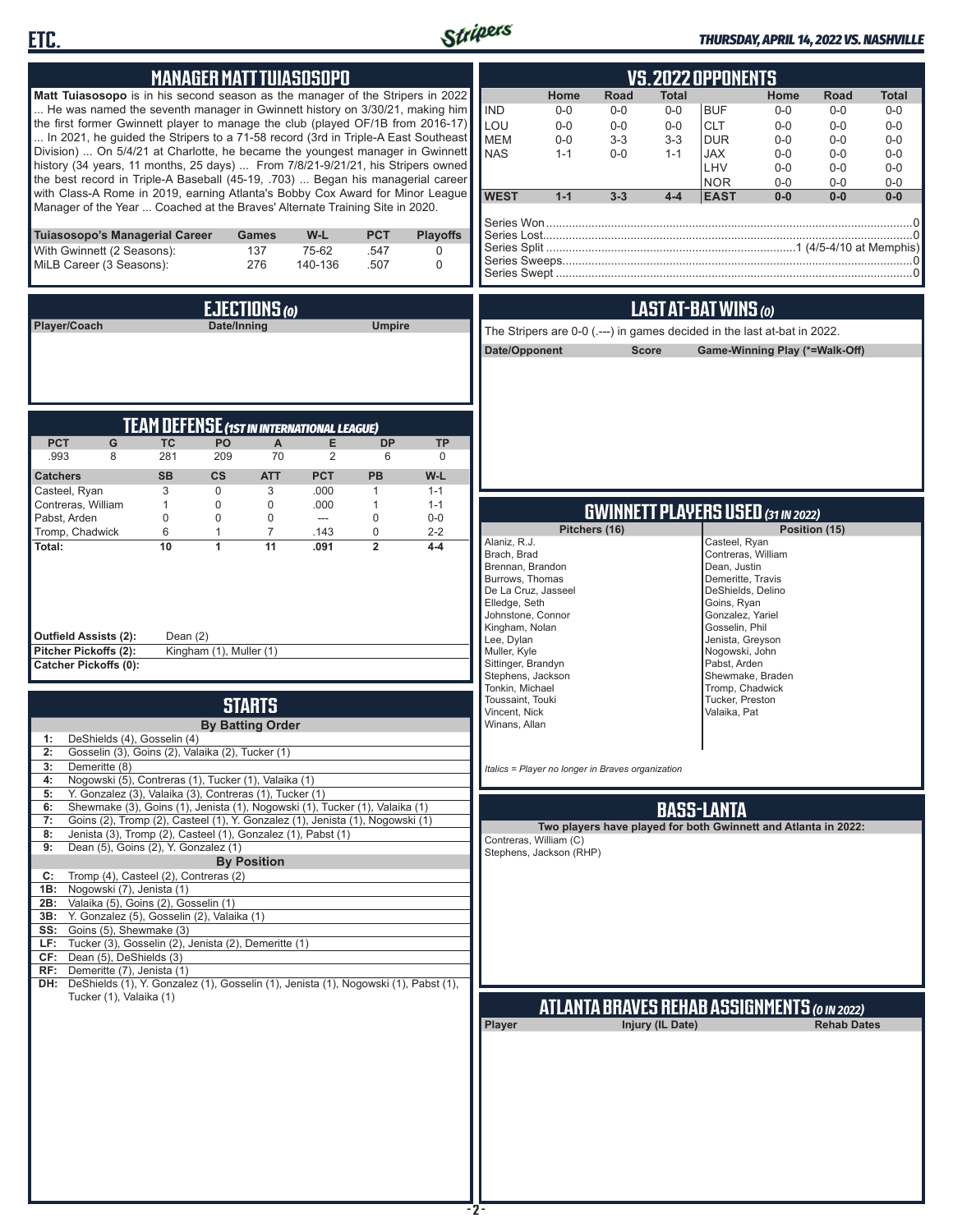### **STARTING PITCHER**



**BIO ON PAGE 39 OF MEDIA GUIDE**

#### *THURSDAY, APRIL 14, 2022 VS. NASHVILLE*

| <b>BO JASSEEL DE LA CRUZ</b> |  |                     |  |  |  |
|------------------------------|--|---------------------|--|--|--|
|                              |  | ____ ______________ |  |  |  |

| B/T: | R/R | <b>BORN:</b> 6/26/97 in Hato Mayor, Dominican Republic (age 24)       |
|------|-----|-----------------------------------------------------------------------|
| HT:  | 6-1 | <b>ACQUIRED:</b> Signed by the Braves as a minor league free agent on |
| WT:  | 195 | $3/13/22$ .                                                           |

**TONIGHT'S START:** Jasseel De La Cruz makes his second start of the season in game three of a six-game series vs. Nashville ... It is his 22nd career appearance (17th start) with Gwinnett since 2021 (1-3, 6.71 ERA, .270 BAA) ... In 16 Triple-A starts, is 0-3 with a 6.67 ERA and .275 BAA ... In 12 outings (9 starts) at Coolray Field, is 1-2 with a 6.31 ERA and .275 BAA ... In 17 Triple-A night games (13 starts), is 1-2 with a 6.65 ERA and .277 BAA.

*2022 SEASON:* De La Cruz made his first start since 8/14/21 on 4/9 at Memphis (ND, 4.0 IP, 2 H, 1 ER, 0 BB, 3 SO, 1 HR) ... Exited with a 4-1 lead, Stripers lost 8-7.

*2022 SPRING TRAINING:* De La Cruz was a non-roster invitee to Atlanta Braves Spring Training and pitched once in relief, 3/18 vs. Minnesota (save, 1.0 IP, 3 H, 1 R, 1 ER, 0 BB, 0 SO in 3-1 win) ... He was reassigned to minor league camp on 3/20.

*2021 SEASON:* De La Cruz entered the year ranked the Braves' No. 9 prospect by MLB.com ... Made his Triple-A debut with Gwinnett, going 1-3 with a 7.03 ERA, 1.70 WHIP, and .278 BAA in 20 games (15 starts) ... Pitched as both a starter (0-3, 7.02 ERA, .284 BAA in 15G) and reliever (1-0, 7.11 ERA, .217 BAA in 5G) ... Posted an 8.0-inning scoreless streak (2 H, 0 BB, 9 SO) over three games (2 starts) from 5/11- 5/19 ... On 7/10 vs. Nashville, earned his first career Triple-A win in relief (3.0 IP, 0 H, 0 R, 3 BB, 3 SO) ... Was on the Injured List from 8/16-9/15 ... Over his final four starts from 7/28-8/14, posted a 10.22 ERA (14 ER in 12.1 IP) ... Recalled once by Atlanta (5/8), but did not pitch before being optioned to Gwinnett (5/10) ... Non-tendered by the Braves on 11/30, but was re-signed as a MiLB free agent on 3/13/22.

**OWNER OF A NO-NO:** Named the Florida State League Pitcher of the Week on 5/19/19 after throwing a no-hitter for the Advanced-A Florida Fire Frogs on 5/18/19 vs. Jupiter ... Walked two hitters and struck out four in the first no-no in Fire Frogs history as Florida won 12-0.

| DE LA CRUZ'S 2022 STATS |            |            |       |       |     |           |           |           |            |  |
|-------------------------|------------|------------|-------|-------|-----|-----------|-----------|-----------|------------|--|
| . Team                  | W-L        | <b>ERA</b> | G/GS  | ΙP    | ER  | <b>HR</b> | <b>BB</b> | <b>SO</b> | <b>BAA</b> |  |
| Gwinnett (AAA)          | <u>ດ-ດ</u> | 2.25       |       | 4 በ   |     |           |           |           | .143       |  |
| MiLB Career:            | $17 - 20$  | 16         | 97/66 | 352.2 | 163 | 26        | 157       | 318       | .231       |  |
| MLB Career:             | $0 - 0$    | - --       | 0/0   | 0.0   |     |           |           |           | $---$      |  |

| DE LA CRUZ'S 2022 SPLITS (WITH GWINNETT) |                       |                  |                         |  |  |  |  |  |  |  |
|------------------------------------------|-----------------------|------------------|-------------------------|--|--|--|--|--|--|--|
| Home:                                    | $0-0, - -$ ERA $(0G)$ | Road:            | $0-0$ , 2.25 ERA $(1G)$ |  |  |  |  |  |  |  |
| Day:                                     | 0-0, 2.25 ERA (1G)    | Night:           | $0-0, - -$ ERA $(0G)$   |  |  |  |  |  |  |  |
| <b>Starter:</b>                          | $0-0$ , 2.25 ERA (1G) | <b>Reliever:</b> | $0-0, - -$ ERA (0G)     |  |  |  |  |  |  |  |
| Vs. LHB:                                 | .143 BAA, 0 HR        | Vs. RHB:         | .143 BAA, 0 HR          |  |  |  |  |  |  |  |

|         | DE LA CRUZ VS. NASHVILLE I |            |   |               |      |   |    |           |           |           |  |  |  |
|---------|----------------------------|------------|---|---------------|------|---|----|-----------|-----------|-----------|--|--|--|
|         | W-L                        | <b>ERA</b> | G | GS            | 4P   | н | ER | <b>HR</b> | <b>BB</b> | <b>SO</b> |  |  |  |
| 12021:  | $1 - 0$                    | 5.56       |   | $\mathcal{P}$ | 1111 | 9 |    |           |           | 12        |  |  |  |
| 12022:  | $0 - 0$                    | --         |   |               | 0.0  |   |    |           |           |           |  |  |  |
| Career: | $1 - 0$                    | 5.56       |   | $\mathcal{P}$ | 11 1 | 9 |    |           |           | 12        |  |  |  |

| <b>DE LA CRUZ'S HIGHS &amp; LOWS</b> |                       |                                   |  |  |  |  |  |  |  |
|--------------------------------------|-----------------------|-----------------------------------|--|--|--|--|--|--|--|
|                                      | <b>Season</b>         | Career (MiLB and MLB)             |  |  |  |  |  |  |  |
| IIP:                                 | 4.0 (4/9, GWN at MEM) | 9.0 (5/18/19, FLA vs. JUP)        |  |  |  |  |  |  |  |
| Iso:                                 | 3 (4/9, GWN at MEM)   | 10 (7/7/19, MIS vs. BLX)          |  |  |  |  |  |  |  |
| IBB:                                 | 0 (4/9, GWN at MEM)   | 5 (3x, last: 7/15/19, MIS at JAX) |  |  |  |  |  |  |  |
| Iн:                                  | 2 (4/9, GWN at MEM    | 9 (8/4/18, ROM at GVL)            |  |  |  |  |  |  |  |
| <b>IER:</b>                          | 1 (4/9, GWN at MEM)   | 8 (7/4/18, ROM at ASH)            |  |  |  |  |  |  |  |
| Low-Hit CG:                          | None                  | 0 (5/18/19, FLA vs. JUP)          |  |  |  |  |  |  |  |
| Low-ER CG:                           | None                  | 0 (5/18/19, FLA vs. JUP)          |  |  |  |  |  |  |  |

#### *DE LA CRUZ'S CAREER ACCOLADES*

**2019:** Florida State League Pitcher of the Week (5/19/19).

|                  | DE LA CRUZ'S 2022 STARTS (ALL LEVELS) |                                |  |  |  |  |  |  |             |       |                |                      |              |                                |
|------------------|---------------------------------------|--------------------------------|--|--|--|--|--|--|-------------|-------|----------------|----------------------|--------------|--------------------------------|
| Team             | Date/Opp.                             | Result IP H R ER HR BB SO NP-S |  |  |  |  |  |  |             |       | <b>Catcher</b> | Opp. Starter         | <b>Final</b> | <b>Notes</b>                   |
| <sup>1</sup> GWN | 4/9 at MEM                            | ND.0-0 4.0 2 1                 |  |  |  |  |  |  | $\cdot$ 0 3 | 41-31 | Casteel        | <b>Connor Thomas</b> | $-8-7$       | GWN led 5-1 after five innings |
|                  |                                       |                                |  |  |  |  |  |  |             |       |                |                      |              |                                |

| <b>STRIPERS STARTING PITCHERS (5 IN 2022)</b> |         |            |    |    |         |                             |                            |                                                    |  |  |  |
|-----------------------------------------------|---------|------------|----|----|---------|-----------------------------|----------------------------|----------------------------------------------------|--|--|--|
| <b>Pitcher</b>                                | W-L     | <b>ERA</b> | GS | QS |         | <b>Team W-L Run Support</b> | <b>Last Gwinnett Start</b> | <b>Final Line</b>                                  |  |  |  |
| Davidson, Tucker                              | $0-0$   | $-1 - 1$   |    |    | $0-0$   | $0.00$ RPG $(0$ Tot.)       | N/A                        |                                                    |  |  |  |
| De La Cruz, Jasseel                           | $0-0$   | 2.25       |    |    | $0 - 1$ | 4.00 RPG (4 Tot.)           | 4/9 at MEM (ND)            | 4.0 IP, 2 H, 1 R, 1 ER, 0 BB, 3 SO, 1 HR (41p/31s) |  |  |  |
| Muller, Kyle                                  | 1-0     | 2.79       |    |    | 1-1     | 3.50 RPG (7 Tot.)           | 4/10 at MEM (W)            | 5.0 IP, 4 H, 2 R, 2 ER, 1 BB, 6 SO, 1 HR (83p/55s) |  |  |  |
| Stephens, Jackson                             | 1-0     | 3.00       |    |    | 1-0     | 4.00 RPG (4 Tot.)           | 4/7 at MEM (W)             | 6.0 IP, 4 H, 2 R, 2 ER, 0 BB, 7 SO (71p/52s)       |  |  |  |
| Toussaint. Touki                              | $0-0$   | 2.08       |    |    | $2 - 0$ | 3.50 RPG (7 Tot.)           | 4/12 vs. NAS (ND)          | 4.0 IP, 4 H, 1 R, 1 ER, 3 BB, 8 SO (80p/48s)       |  |  |  |
| Winans, Allan                                 | $0-0$   | 2.08       |    |    | $0 - 2$ | 3.50 RPG (7 Tot.)           | 4/13 vs. NAS (ND)          | 4.2 IP, 2 H, 0 R, 2 BB, 4 SO (75p/49s)             |  |  |  |
| Total:                                        | $2 - 0$ | 2.43       |    |    | 4-4     | 3.63 RPG (29 Tot.)          |                            |                                                    |  |  |  |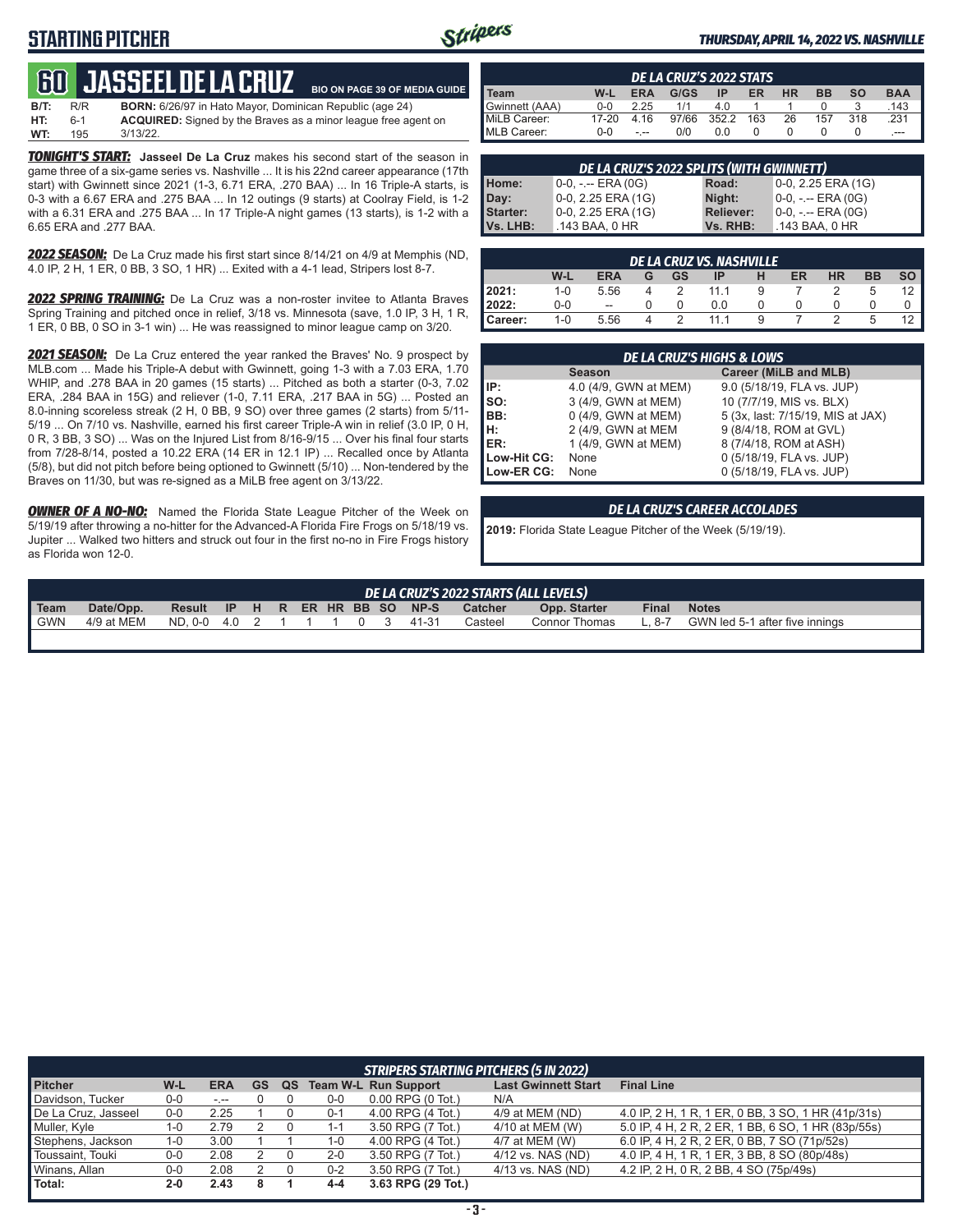#### **BULLPEN**



#### *THURSDAY, APRIL 14, 2022 VS. NASHVILLE*

| <b>STRIPERS PITCHING BREAKDOWN</b>                                   |         |            |      |    |    |           |           |           |            |  |
|----------------------------------------------------------------------|---------|------------|------|----|----|-----------|-----------|-----------|------------|--|
|                                                                      | W-L     | <b>ERA</b> | IP   | R  | ER | <b>HR</b> | <b>BB</b> | <b>SO</b> | <b>BAA</b> |  |
| Starters:                                                            | $2 - 0$ | 2.43       | 37.0 | 10 | 10 | 2         | 13        | 47        | .194       |  |
| Relievers:                                                           | $2 - 4$ | 6.19       | 32.0 | 22 | 22 |           | 11        | 39        | .252       |  |
| Total:                                                               | $4 - 4$ | 4 17       | 69 O | 32 | 32 | 9         | 24        | 86        | .222       |  |
| <b>Saves/Opp:</b> 4/6 (66.7%) <b>Holds: 7 IR/Scored: 8/0 (00.0%)</b> |         |            |      |    |    |           |           |           |            |  |
| Complete Games: 0 Shutouts: 0<br><b>Quality Starts: 1</b>            |         |            |      |    |    |           |           |           |            |  |

## **32 R.J. ALANIZ** *- RHP - 30 YRS - McALLEN, TX*

*RELIEF W/GWN:*0-0, 2.70 ERA in 3G *START W/GWN:*0-0, -.-- ERA in 0G *GF:*2 *HOLDS:*0 *SAVES:*1/1 *IR/SCORED:*1/0 *SCORELESS STREAK:*1G (1.1 IP)

*LAST RELIEF:*4/13 vs. NAS (1.1 IP, 0 H, 0 R, 0 BB, 3 SO)

- **• 2022: 4/7 at MEM:** Earned a save in his Gwinnett debut (1.0 IP, 0 H, 0 R, 1 SO), finishing off a 5-2 win.
- **• 2022 Spring Training:** 0-0, 9.00 ERA, .400 BAA in 1G with Atlanta.
- **• 2021:** Pitched for both Triple-A Louisville (1-3, 3.46 ERA, .286 BAA, 1 SV in 33G) and Cincinnati (0-0, 3.38 ERA, .111 BAA in 3G).
- **• Triple-A Stops:** Prior to joining Gwinnett, has pitched for Toledo (DET) from 2016- 17, Durham (TB) in 2018, Tacoma (SEA) in 2019, and Louisville (CIN) from 2019- 21 ... Was a part of Durham's Governors' Cup championship team in 2018.
- **• MLB Career:** 1-0, 8.35 ERA, .278 BAA, 0 SV in 15G (0 starts) with Seattle (2019) and Cincinnati (2019, 2021).
- **• Acquired:** MiLB FA (3/20/22) ... Originally signed by the Houston Astros as a nondrafted free agent (8/14/09).

## **53 BRAD BRACH** *- RHP - 36 YRS - FREEHOLD, NJ*

*RELIEF W/GWN:*0-0, 6.00 ERA in 3G *START W/GWN:*0-0, -.-- ERA in 0G *GF:*3 *HOLDS:*0 *SAVES:*1/1 *IR/SCORED:*0/0 *SCORELESS STREAK:*-1G

- *LAST RELIEF:*4/12 vs. NAS (save, 1.0 IP, 3 H, 2 R, 2 ER, 1 BB, 0 SO)
- **• 2022: 4/12 vs. NAS:** On his 36th birthday, earned 1st save with Gwinnett, closing out 4-3 win (1.0 IP, 3 H, 2 ER, 1 BB).
- **• 2022 Spring Training:** 1-0, 0.00 ERA, .250 BAA in 1G with Atlanta.
- **• 2021:** In 35G with Cincinnati, was 1-2 with a 6.30 ERA, .254 BAA, and 1 save ... Also logged 8G with Triple-A Louisville (0-0, 0.00 ERA, 0 ER in 8.2 IP, 15 SO).
- **• Triple-A Stops:** Prior to joining Gwinnett, has pitched for Tucson (SD) from 2011- 13, Norfolk (BAL) in 2014, and Louisville (CIN) in 2021.
- **• MLB Career:** 38-29, 3.55 ERA, .232 BAA, 34 SV in 531G (0 starts) with San Diego (2011-13), Baltimore (2014-18), Atlanta (2018), Chicago Cubs (2019), New York Mets (2019-20), and Cincinnati (2021) ... Pitched in the MLB Postseason for Baltimore (2014, 2016) and Atlanta (2018).
- **• Acquired:** MiLB FA (3/19/22) ... Originally the San Diego Padres' 42nd-round pick in 2008 out of Monmouth University (West Long Branch, NJ).

## **57 BRANDON BRENNAN** *- RHP - 30 YRS - MISSION VIEJO, CA*

- *RELIEF W/GWN:*0-1, 34.71 ERA in 3G *START W/GWN:*0-0, -.-- ERA in 0G *GF:*0 *HOLDS:*1 *SAVES:*0/0 *IR/SCORED:*0/0 *SCORELESS STREAK:*-1G
- *LAST RELIEF:*4/13 vs. NAS (loss, 0.2 IP, 7 H, 7 R, 7 ER, 1 BB, 0 SO, 1 HR)
- **• 2022 Spring Training:** 0-0, 20.25 ERA, .429 BAA in 2G with Atlanta. **• 2021:** Made 32 relief appearances with Triple-A Worcester (Red Sox), going 1-2 with a 5.97 ERA, .293 BAA, and 1 save (1-for-4) ... Also made 1 MLB appearance with Boston, tossing 3.0 scoreless IP on 6/12 vs. Toronto.
- **• Triple-A Stops:** Prior to joining Gwinnett, has pitched for Charlotte (CWS) from 2017-18, Tacoma (SEA) in 2019, and Worcester (BOS) in 2021.
- **• MLB Career:** 3-6, 4.21 ERA, .214 BAA, 0 SV in 55G (0 starts) with Seattle (2019- 20) and Boston (2021).
- **• Acquired:** MiLB FA (3/10/22) ... Originally the Chicago White Sox' 4th-round pick in 2012 out of Orange Coast College (Costa Mesa, CA).

### **49 THOMAS BURROWS** *- LHP - 27 YRS - FLORENCE, AL*

*RELIEF W/GWN:*1-0, 11.57 ERA in 3G *START W/GWN:*0-0, -.-- ERA in 0G *GF:*0 *HOLDS:*1 *SAVES:*0/1 *IR/SCORED:*3/0 *SCORELESS STREAK:*1G (1.0 IP)

- *LAST RELIEF:*4/12 vs. NAS (hold, 1.0 IP, 1 H, 0 R, 0 BB, 1 SO)
- **• GWN Career:** 5-2, 3.77 ERA (36 ER in 86.0 IP), 6 SV in 65G (1 start) since 2019.
- **• 2022: 4/6 at MEM:** Struck out his lone batter faced (Nolan Gorman), stranding 3 inherited runners and earning his first win of the year.
- **• 2022 Spring Training:** 0-0, 0.00 ERA, .000 BAA in 1G with Atlanta.
- **• 2021:** Spent entire year with Gwinnett, going 3-1 with a 2.64 ERA, .176 BAA, and 0 saves (0-for-1) in 35G (1 start) ... Led team in relief strikeouts (65).
- **• MLB Career:** Has yet to make his Major League debut.
- **• Acquired:** Via trade with Seattle (1/11/17) ... Originally the Seattle Mariners' 4thround pick in 2016 out of the University of Alabama.

| <b>PITCHING BY MONTH</b> |         |            |      |          |    |           |           |           |            |  |  |
|--------------------------|---------|------------|------|----------|----|-----------|-----------|-----------|------------|--|--|
|                          | W-L     | <b>ERA</b> | IP   | R        | ER | <b>HR</b> | <b>BB</b> | <b>SO</b> | <b>BAA</b> |  |  |
| April:                   | $4 - 4$ | 4.17       | 69.0 | 32       | 32 | 9         | 24        | 86        | .222       |  |  |
| May:                     | $0 - 0$ | -.--       | 0.0  | $\Omega$ | 0  | 0         | 0         | 0         | ---        |  |  |
| June:                    | $0 - 0$ | -.--       | 0.0  | 0        | 0  | 0         | 0         | 0         |            |  |  |
| July:                    | $0 - 0$ | -.--       | 0.0  | $\Omega$ | 0  | 0         | 0         | 0         |            |  |  |
| August:                  | $0 - 0$ | -.--       | 0.0  | 0        | 0  | 0         | 0         | $\Omega$  |            |  |  |
| September:               | $0 - 0$ |            | 0.0  | 0        | 0  | 0         | 0         | 0         |            |  |  |

### **55 SETH ELLEDGE** *- RHP - 25 YRS - DALLAS, TX*

*RELIEF W/GWN:*0-0, 0.00 ERA in 2G *START W/GWN:*0-0, -.-- ERA in 0G

*GF:*1 *HOLDS:*1 *SAVES:*0/0 *IR/SCORED:*0/0 *SCORELESS STREAK:*2G (2.0 IP)

#### *LAST RELIEF:*4/9 at MEM (1.0 IP, 0 H, 0 R, 0 BB, 1 SO)

- **• 2022 Spring Training:** Did not pitch for an MLB team this Spring.
- **• 2021:** Pitched for both Triple-A Memphis (2-2, 6.56 ERA, .299 BAA, 2 SV in 30G) and St. Louis (0-0, 4.63 ERA, .302 BAA, 0 SV in 11G).
- **• Triple-A Stops:** Prior to joining Gwinnett, has pitched for Memphis (STL) from 2019-21 (5-3, 5.66 ERA, .270 BAA, 2 SV in 51G) ... Also appeared for the RedBidrds in the 2018 PCL Playoffs (0-0, 0.00 ERA in 1G).
- **• MLB Career:** 1-0, 4.63 ERA, .282 BAA, 0 SV in 23G with St. Louis (2020-21).
- **• Acquired:** MiLB FA (3/30/22) ... Originally the Seattle Mariners' 4th-round pick in 2017 out of Dallas Baptist University (TX).

### **51 CONNOR JOHNSTONE** *- RHP - 27 YRS - SAN DIEGO, CA*

|       | <b>RELIEF W/GWN: 0-0, 0.00 ERA in 2G</b>                       | <b>START W/GWN: <math>0-0</math>, -.-- ERA in <math>0G</math></b> |
|-------|----------------------------------------------------------------|-------------------------------------------------------------------|
| GF: 0 |                                                                | HOLDS: 1 SAVES: 0/0 IR/SCORED: 0/0 SCORELESS STREAK: 2G (2.0 IP)  |
|       | <b>LAST RELIEF:</b> 4/10 at MEM (1.0 IP, 0 H, 0 R, 0 BB, 1 SO) |                                                                   |

- **• GWN Career:** 7-8, 4.70 ERA (58 ER in 111.0 IP), 0 SV in 47G since 2018 ... Of his 20 career Triple-A starts, 16 came in 2021.
- **• 2022 Spring Training:** 0-0, 0.00 ERA, .000 BAA, 1 SV in 1G with Atlanta.
- **• 2021:** Spent the full year with Gwinnett, going 3-8 with a 4.84 ERA and .258 BAA in 33G (16 starts) ... Was 2-0 with a 2.36 ERA and .191 BAA in 17 relief outings.
- **• MLB Career:** Has yet to make his Major League debut.
- **• Acquired:** Braves' 21st-round pick in 2017 out of Wake Forest University.
- **• Local Product:** Played baseball at Roswell High School (Roswell, GA).

### **39 NOLAN KINGHAM** *- RHP - 25 YRS - LAS VEGAS, NV*

| <b>RELIEF W/GWN: 0-0, 0.00 ERA in 3G</b> |                                                                 | <b>START W/GWN: 0-0, -.-- ERA in 0G</b>                                 |
|------------------------------------------|-----------------------------------------------------------------|-------------------------------------------------------------------------|
| GF: 0                                    |                                                                 | <b>HOLDS: 0 SAVES: 0/0 IR/SCORED: 2/0 SCORELESS STREAK: 3G (5.2 IP)</b> |
|                                          | <b>LAST RELIEF:</b> 4/13 vs. NAS (2.1 IP, 0 H, 0 R, 0 BB, 3 SO) |                                                                         |

- **• GWN Career:** 0-5, 8.49 ERA (33 ER in 35.0 IP), 0 SV in 10G (6 starts) since 2021.
- **• 2022 Spring Training:** 0-0, 0.00 ERA, .000 BAA, 1 SV in 1G with Atlanta.
- **• 2021:** Pitched for both Double-A Mississippi (6-1, 2.08 ERA, .225 BAA, 2 SV in 12G) and Gwinnett (0-5, 10.13 ERA, .365 BAA in 7G) ... Named Double-A South Pitcher of the Month for June (3-0, 0.83 ERA, 0.83 WHIP, .193 BAA in 5 starts) ... Served as the M-Braves' closer during the Double-A South Championship Series, going 3-for-3 in save chances (2.1 IP, 1 H, 0 R, 0 BB, 2 SO) ... Got the final 3 outs of Mississippi's 2-1 win over Montgomery in Game 5, clinching the title.
- **• MLB Career:** Has yet to make his Major League debut.
- **• Acquired:** Braves' 12th-round pick in 2018 out of the University of Texas.

#### **58 DYLAN LEE** *- LHP - 27 YRS - DINUBA, CA*

| .     |                                   |                                                                  |
|-------|-----------------------------------|------------------------------------------------------------------|
|       | RELIEF W/GWN: 0-0, 0.00 ERA in 2G | <b>START W/GWN: 0-0, -.-- ERA in 0G</b>                          |
| GF: 0 |                                   | HOLDS: 1 SAVES: 0/0 IR/SCORED: 2/0 SCORELESS STREAK: 2G (2.1 IP) |
|       |                                   |                                                                  |

- *LAST RELIEF:*4/10 at MEM (1.0 IP, 1 H, 0 R, 0 BB, 1 SO)
- **• GWN Career:** 5-1, 1.47 ERA (8 ER in 49.0 IP), 1 SV in 37G (0 starts) since 2021. **• 2022 Spring Training:** 0-0, 9.00 ERA, .357 BAA in 3G with Atlanta.
- **• 2021 w/GWN:** Named Stripers' Most Outstanding Reliever (5-1, 1.54 ERA, .176 BAA, 1 SV in 35G) ... Led GWN relievers (min. 30.0 IP) in BAA, ranked 2nd in ERA.
- **• 2021 w/ATL:** Made his MLB debut with the Braves, logging 2G in relief in October (0-0, 9.00 ERA, .333 BAA) ... Also made his MLB Postseason debut (0-0, 6.00 ERA, .286 BAA in 3G, 1 start) ... Started Game 4 of the World Series vs. Houston on 10/30 (ND, 0.1 IP, 1 H, 1 ER, 2 BB, 1 SO), becoming the 1st pitcher in MLB history to make his 1st career start in the World Series.
- **• MLB Career:** 0-0, 9.00 ERA, .333 BAA, 0 SV in 2G (0 starts) with Atlanta (2021).
- **• Acquired:** MiLB FA (4/15/21) ... Originally the Miami Marlins' 10th-round pick in 2016 out of Fresno State University.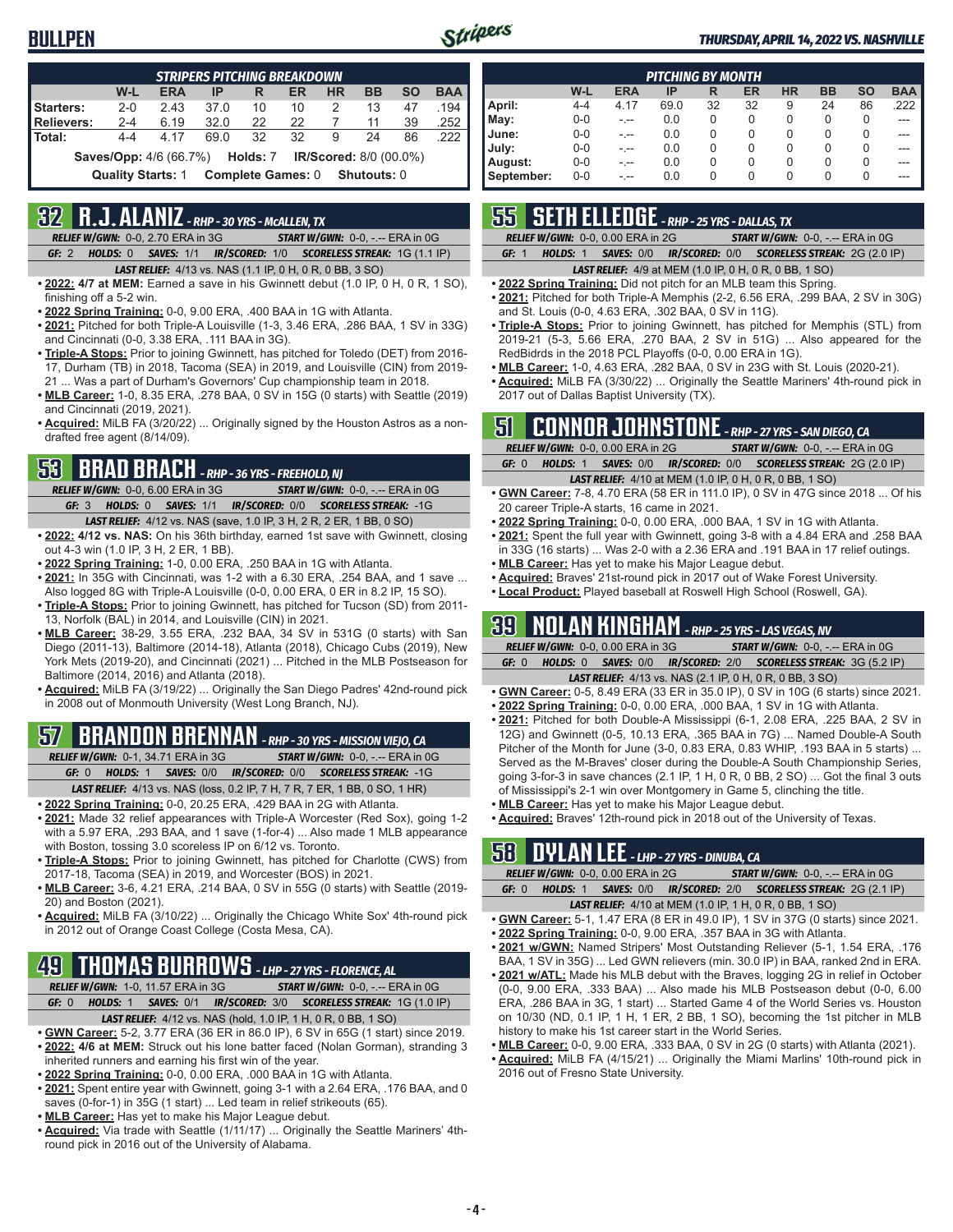# **56 BRANDYN SITTINGER** *- LHP - 27 YRS - ELYRIA, OH*

**BULLPEN**

*RELIEF W/GWN:*1-1, 9.00 ERA in 3G *START W/GWN:*0-0, -.-- ERA in 0G *GF:*0 *HOLDS:*1 *SAVES:*0/0 *IR/SCORED:*0/0 *SCORELESS STREAK:*1G (2.0 IP)

- *LAST RELIEF:*4/12 vs. NAS (win, 2.0 IP, 2 H, 0 R, 1 BB, 2 SO) **• 2022: 4/12 vs. NAS:** Earned his first win with Gwinnett (2.0 IP, 2 H, 0 R in 4-3 win).
- **• 2022 Spring Training:** 0-0, 11.57 ERA, .333 BAA in 3G with Atlanta.
- **• 2021:** Split time between Double-A Amarillo (0-1, 3.94 ERA, .196 BAA, 1 SV in 12G) and Triple-A Reno (1-1, 4.24 ERA, .209 BAA, 4 SV in 23G) of the Arizona organization ... Also made his MLB debut (0-1, 7.71 ERA, .294 BAA, 0 SV in 5G).
- **• Triple-A Stops:** Prior to joining Gwinnett, had only pitched with Reno in 2021.
- **• MLB Career:** 0-1, 7.71 ERA, .294 BAA, 0 SV in 5G (0 starts) with Arizona (2021). **• Acquired:** MiLB FA (2/20/22) ... Originally the Detroit Tigers' 17th-round pick in 2016 out of Ashland University (Ashland, OH).

### **59 MICHAEL TONKIN** *- RHP - 32 YRS - GLENDALE, CA*

*RELIEF W/GWN:*0-0, 0.00 ERA in 2G *START W/GWN:*0-0, -.-- ERA in 0G *GF:*2 *HOLDS:*0 *SAVES:*2/2 *IR/SCORED:*0/0 *SCORELESS STREAK:*2G (2.0 IP)

- *LAST RELIEF:*4/10 at MEM (save, 1.0 IP, 0 H, 0 R, 2 BB, 2 SO) **• 2022: 4/6 at MEM:** In his first outing in affiliated MiLB since 2019 (with Triple-A Reno), earned a save in his Stripers debut (1.0 IP, 1 H, 0 R, 1 SO in 5-3 win).
- **• 2022 Spring Training:** 0-0, 0.00 ERA, .000 BAA in 3G with Atlanta. **• 2021:** Pitched for the Long Island Ducks of the Atlantic League (2-1, 0.53 ERA, 9 SV in 16G), Tijuana of the Mexican League (2-1, 2.00 ERA in 6G), and Aguilas of
- the Dominican Winter League (1-0, 0.68 ERA in 13G). **• Triple-A Stops:** Before joining Gwinnett, pitched for Rochester (MIN) from 2013- 17, San Antonio (MIL) in 2019, and Reno (ARI) in 2019.
- **• MLB Career:** 3-3, 4.43 ERA, .269 BAA, 0 SV in 141G with Minnesota (2013-17).
- **• Acquired:** MiLB FA (1/11/22) ... Originally the Minnesota Twins' 30th-round pick in 2008 out of Palmdale High School (CA).

### **54 NICK VINCENT** *- RHP - 35 YRS - POWAY, CA*

*RELIEF W/GWN:*0-2, 9.00 ERA in 3G *START W/GWN:*0-0, -.-- ERA in 0G *GF:*0 *HOLDS:*1 *SAVES:*0/1 *IR/SCORED:*0/0 *SCORELESS STREAK:*1G (1.0 IP) *LAST RELIEF:*4/12 vs. NAS (hold, 1.0 IP, 0 H, 0 R, 0 BB, 1 SO)

- **• 2022 Spring Training:** 0-0, 54.00 ERA, .714 BAA in 1G with Atlanta.
- **• 2021:** Opened the season with the Texas Rangers, pitching for Triple-A Round Rock (0-0, 4.11 ERA, .273 BAA in 15G) ... Released on 6/22 ... Signed by the Minnesota Twins on 6/23 and joined Triple-A St. Paul (3-1, 4.55 ERA, .228 BAA, 6 SV in 24G)) ... Had his contract selected on 8/10 and logged 7G for the Twins (1-0, 0.71 ERA, .146 BAA, 0 SV).
- **• Triple-A Stops:** Prior to joining Gwinnett, has pitched for 7 Triple-A teams: Portland (SD, 2008), Tucson (SD, 2012-13), El Paso (SD, 2015), Sacramento (SF, 2019), Lehigh Valley (PHI, 2019), Round Rock (TEX, 2021), and St. Paul (MIN, 2021).
- **• MLB Career:** 23-23, 3.30 ERA, .236 BAA, 7 SV in 412G with San Diego (2012-15), Seattle (2016-18), San Francisco (2019), Philadelphia (2019), Miami (2020), and Minnesota (2021).
- **• Acquired:** MiLB FA (3/16/22) ... Originally the San Diego Padres' 18th-round pick in 2008 out of Cal State Long Beach.

|         | <b>PITCHER AWARDS &amp; HONORS</b> |              |                | <b>SCORELESS INNINGS STREAKS (15-PLUS INNINGS)</b> |              |              |  |  |  |
|---------|------------------------------------|--------------|----------------|----------------------------------------------------|--------------|--------------|--|--|--|
| Pitcher | <b>Award/Date</b>                  | <b>Stats</b> | <b>Pitcher</b> | Length                                             | <b>Dates</b> | <b>Stats</b> |  |  |  |
|         |                                    |              |                |                                                    |              |              |  |  |  |
|         |                                    |              |                |                                                    |              |              |  |  |  |
|         |                                    |              |                |                                                    |              |              |  |  |  |
|         |                                    |              |                |                                                    |              |              |  |  |  |
|         |                                    |              |                |                                                    |              |              |  |  |  |
|         |                                    |              |                |                                                    |              |              |  |  |  |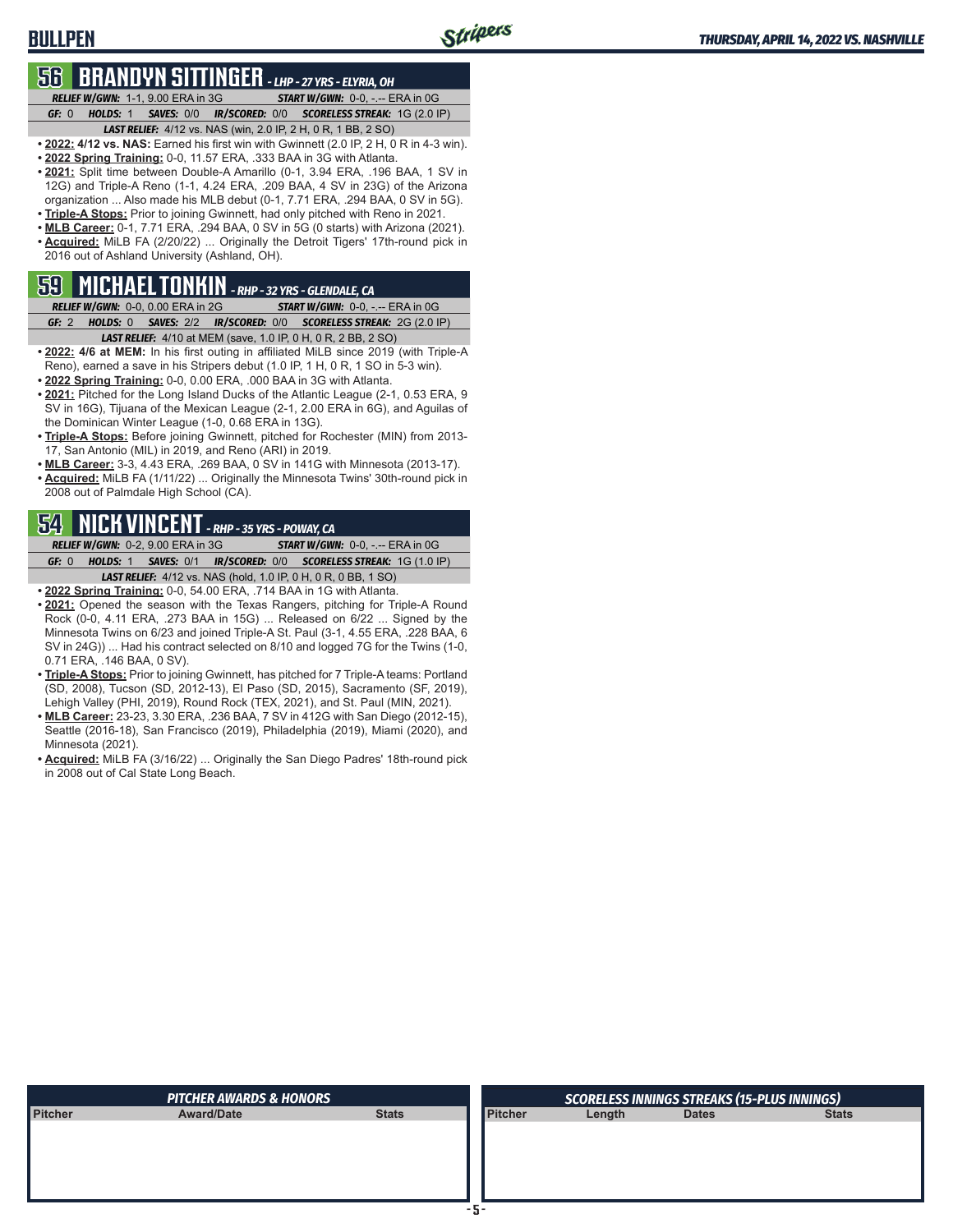## **9 RYAN CASTEEL** *- C - 30 YRS - CHATTANOOGA, TN*

*SEASON WITH GWN:*.111, 1 HR, 1 RBI, 0 SB, .644 OPS *HIT STREAK:* -1G (0-2)

**BATTERS**

*4/13 vs. NAS:*DNP *HOMESTAND:* .--- (0-0)

- **• GWN Career:** .218 (36-for-165), 6 2B, 0 3B, 9 HR, 29 RBI in 71G since 2021. **• 2022 Spring Training:** Did not play in Atlanta's MLB camp.
- **• 2021:** Spent the entire year with Gwinnett, batting .224 (6 2B, 8 HR, 13 R, 28 RBI, .716 OPS) in 68G ... Led the club in pinch-hit at-bats (28) and hits with the bases loaded (4-for-6, .667, 2 2B, 1 HR, 12 RBI, 2.125 OPS).
- **• Triple-A Stops:** Prior to Gwinnett, played for Albuquerque (COL) from 2015-16.
- **• MLB Career:** Has yet to make his Major League debut.
- **• Acquired:** MiLB FA (11/29/21) ... On his 3rd contract with Atlanta (also signed on 1/24/19 and 3/14/21) ... Originally the Colorado Rockies' 17th-round pick in 2010 out of Cleveland State Community College (Cleveland, TN).

#### **24 WILLIAM CONTRERAS** *- C - 24 YRS - PUERTO CABELLO, VZ*

*SEASON WITH GWN:*.125, 0 HR, 3 RBI, 0 SB, .375 OPS *HIT STREAK:* 1G (1-4) *4/13 vs. NAS:*1-4, 2B, 3 RBI *HOMESTAND:* .125 (1-8), 3 RBI

- **• 2022 with ATL:** Played in 1G (0-for-4) before being optioned on 4/12. **• GWN Career:** .282 (46-for-163), 9 2B, 0 3B, 9 HR, 32 RBI, 0 SB, .849 OPS in 46G since 2021.
- **• 2021 w/GWN:** Made his Triple-A debut, batting .290 (8 2B, 9 HR, 26 R, 29 RBI, .873 OPS) in 44G ... Hit safely in 31 of 44G, posting 11 multi-hit efforts ... Named Triple-A East Player of the Week for 7/13-7/18 (.462, 3 HR, 12 RBI, 1.440 OPS).
- **• 2021 w/ATL:** Recalled 4 times by the Braves, hit .215 (4 2B, 1 3B, 8 HR, 19 R, 23 RBI, .702 OPS) in 52G ... Played in 1G during the Postseason (.000, 0-for-1).
- **• MLB Career:** .220, 5 2B, 1 3B, 8 HR, 24 RBI, 0 SB in 57G with Atlanta (2020-22).
- **• Acquired:** NDFA (2/1/15) out of Puerto Cabello, Venezuela ... Older brother is Chicago Cubs' C Willson Contreras.

## **15 JUSTIN DEAN** *- OF - 25 YRS - MAULDIN, SC*

*SEASON WITH GWN:*.125, 0 HR, 1 RBI, 1 SB, .388 OPS *HIT STREAK:* 1G (1-4)

*4/13 vs. NAS:*DNP *HOMESTAND:* .--- (0-0)

- **• 2022: 4/7 at MEM:** Notched his first career Triple-A hit and steal (1-for-3).
- **• 2022 Spring Training:** .000 (0-for-7, 2 R, 2 RBI) in 5G with Atlanta.
- **• 2021:** Spent the entire year with Double-A Mississippi, batting .237 (14 2B, 4 3B, 8 HR, 60 R, 34 RBI, 29 SB, .709 OPS) in 99G ... In the Double-A South Championship Series, hit .333 (2 2B, 6 R, 2 RBI, 2 SB) in 5G.
- **• Triple-A Stops:** Is making his Triple-A debut in 2022.
- **• MLB Career:** Has yet to make his Major League debut.
- **• Award Winner:** Was Class-A Rome's Player of the Year in 2019 (.284, 18 2B, 9 3B, 9 HR, 85 R, 46 RBI, 47 SB, .817 OPS in 109G).
- **• Acquired:** Braves' 17th-round pick in 2018 out of Lenoir-Rhyne University (NC).

#### **12 TRAVIS DEMERITTE** *- OF - 27 YRS - NEW YORK, NY*

#### *SEASON WITH GWN:*.367, 1 HR, 5 RBI, 2 SB, 1.224 OPS *HIT STREAK:* 5G (8-18)

- *4/13 vs. NAS:*1-3, R, RBI, BB *HOMESTAND:* .429 (3-7), 3B, RBI **• IL Leaderboard:** As of 4/14, ranks among IL Top 10 in XBH (1st, 8), hits (T-1st, 11), doubles (T-1st, 5), triples (T-1st, 2), total bases (2nd, 23), SLG (8th, .767), OPS (8th, 1.224), OBP (10th, .457).
- **• GWN Career:** .288 (183-for-635), 48 2B, 4 3B, 42 HR, 135 RBI, 13 SB, .956 OPS in 185G since 2019 ... Has reached base safely in 158 of 185G (85.4%) with the Stripers ... Was an International League Midseason All-Star in 2019.
- **• 2022: 4/9 at MEM:** Went 3-for-4 (2 2B, HR, 3 RBI, SB), tied Alex Jackson for 4th on the Gwinnett career homer list.
- **• 2022 Spring Training:** .188 (3-for-16, 1 R) in 7G with Atlanta.
- **• 2021:** In an injury-shortened 2nd season with Gwinnett, hit .282 (15 2B, 21 HR, 51 R, 57 RBI, 7 SB, .938 OPS) in 81G ... His 21 homers led the club and ranked T-7th in the Triple-A East ... Became the 3rd player in Gwinnett history with multiple 20-homer seasons, joining Stefan Gartrell (2011-12) and Ernesto Mejia (2012-13).
- **• Alright, We're Slammin':** Has 6 career grand slams, 4 with Gwinnett (3 in 2021).
- **• MLB Career:** .217, 8 2B, 2 3B, 3 HR, 14 RBI, 3 SB in 66G with Detroit (2019-20). **• Acquired:** Claimed off waivers from Detroit (2/12/21) for his 2nd stint with Atlanta (acquired via trade with Texas on 7/27/16) ... Originally the Rangers' 1st-round pick (30th overall) in 2013 out of Winder-Barrow High School (Winder, GA).

## **26 DELINO DESHIELDS JR.** *- OF - 29 YRS - EASTON, MD*

*SEASON WITH GWN:*.200, 0 HR, 0 RBI, 1 SB, .561 OPS *HIT STREAK:* -1G (0-3) *4/13 vs. NAS:*0-3, R, BB *HOMESTAND:* .143 (1-7), SB

- **• 2022 Spring Training:** .125 (1-for-8) in 4G with Miami ... Released on 4/3. **• 2021:** Played in the Texas, Boston, and Cincinnati organizations ... Spent time with both Round Rock (TEX) and Worcester (BOS) in Triple-A (.252, 13 2B, 2 3B, 6 HR, 22 RBI, 21 SB in 84G) ... Finished the season in the Majors with the Reds (.255, 5 2B, 1 HR, 6 RBI, 2 SB in 25G).
- **• Triple-A Stops:** Prior to joining Gwinnett, played for Round Rock (TEX, 2015-16, 2018, 2021), Nashville (TEX, 2019), and Worcester (BOS, 2021).
- **• MLB Career:** .246, 81 2B, 19 3B, 19 HR, 139 RBI, 111 SB in 601G with Texas (2015-19), Cleveland (2020), and Cincinnati (2021) ... Played for Texas (2015) and Cleveland (2020) in MLB Postseason (.290, 3 2B, 2 RBI, 1 SB in 7G).
- **• Acquired:** MiLB FA (4/5/22) ... Originally the Texas Rangers' 1st-round pick (3rd overall) in 2014 out of Woodward Academy (College Park, GA).
- **• Bloodlines:** Is the son of Delino DeShields, 13-year MLB infielder (MON, LAD, STL, BAL, CHC) from 1990-2002 ... Finished 2nd in NL R.O.Y. voting in 1990.

## **1 RYAN GOINS** *- INF - 34 YRS - TEMPLE, TX*

- *4/13 vs. NAS:*1-4, R *HOMESTAND:* .143 (1-7) **• GWN Career:** .220 (72-for-328), 9 2B, 1 3B, 6 HR, 35 RBI in 98G since 2021.
- **• 2022 Spring Training:** .188 (3-for-16, 1 2B, 1 R, 1 RBI) in 11G with Atlanta. **• 2021:** Spent the entire year with Gwinnett, batting .233 (9 2B, 1 3B, 6 HR, 27 R,
- 35 RBI, 3 SB, .635 OPS) in 91G.
- **• Triple-A Stops:** Prior to joining Gwinnett, played for Buffalo (TOR) from 2013-16, Lehigh Valley (PHI) in 2018, and Charlotte (CWS) in 2019 ... Was an International League Midseason All-Star with Charlotte in 2019.
- **• MLB Career:** .228, 71 2B, 12 3B, 22 HR, 158 RBI in 555G with Toronto (2013-17), Kansas City (2018), Chicago White Sox (2019-20) ... Played for Toronto in 2015- 16 Postseasons (.146, 1 HR, 5 RBI in 14G).
- **• Acquired:** MiLB FA (3/13/22), his 2nd deal with Atlanta (also signed on 2/25/21) Originally the Toronto Blue Jays' 4th-round pick in 2009 out of Dallas Baptist University (Dallas, TX).

## **33 YARIEL GONZALEZ** *- INF - 27 YRS - MAYAGUEZ, PUERTO RICO*

*SEASON WITH GWN:*.200, 0 HR, 2 RBI, 0 SB, .432 OPS *HIT STREAK:* -1G (0-4) *4/13 vs. NAS:*0-4 *HOMESTAND:* .000 (0-4)

- **• 2022 Spring Training:** .333 (2-for-6, 2 R) in 5G with Atlanta.
- **• 2021:** Split the season between Double-A Erie (.365, 3 HR, 12 RBI, 1.001 OPS in 14G) and Triple-A Toledo (.259, 14 HR, 51 RBI, .781 OPS in 78G) of the Detroit Tigers organization.
- **• Triple-A Stops:** Prior to joining Gwinnett, played for Memphis (STL) in 2019 and Toledo (DET) in 2021.
- **• MLB Career:** Has yet to make his Major League debut.
- **• Acquired:** MiLB FA (12/15/21) ... Originally signed by the St. Louis Cardinals as a NDFA (6/16/16) out of Mayaguez, Puerto Rico.

## **5 PHIL GOSSELIN** *- INF - 33 YRS - BRYN MAWR, PA*

**SEASON WITH GWN:**  $.308$ , 0 HR, 1 RBI, 0 SB, .842 OPS **HIT STREAK:** 1G (1-3) *4/13 vs. NAS:*1-3, R, HBP *HOMESTAND:* .167 (1-6)

- **• GWN Career:** .296 (263-for-890), 52 2B, 9 3B, 12 HR, 83 RBI, 7 SB in 242G from 2013-14, 2018, and 2022 ... Set Gwinnett record for single-season batting average in 2014 (.344), earning team MVP and IL Postseason All-Star honors.
- **• 2022 Spring Training:** .125 (1-for-8) in 4G with Atlanta.
- **• 2021:** Spent the entire year with the LA Angels, batting .261 (14 2B, 7 HR, 47 RBI, 4 SB) in 104G ... His 90 hits were an MLB career high.
- **• Triple-A Stops:** In addition to Gwinnett, has also played for Reno (ARI) in 2015), Round Rock (TEX) in 2017, Indianapolis (PIT) in 2017, Louisville (CIN) in 2018), and Lehigh Valley (PHI) in 2019.
- **• MLB Career:** .261, 49 2B, 2 3B, 17 HR, 101 RBI, 11 SB in 463G with Atlanta (2013-15), Arizona (2015-16), Texas (2017), Pittsburgh (2017), Cincinnati (2018), Philadelphia (2019-20), and LA Angels (2021).
- **• Acquired:** MiLB FA (3/19/22) ... Originally the Atlanta Braves' 5th-round pick in 2010 out of the University of Virginia ... Traded to Arizona in the deal that brought in RHP Touki Toussaint (6/20/15).

*SEASON WITH GWN:*.071, 0 HR, 0 RBI, 0 SB, .142 OPS *HIT STREAK:* 1G (1-4)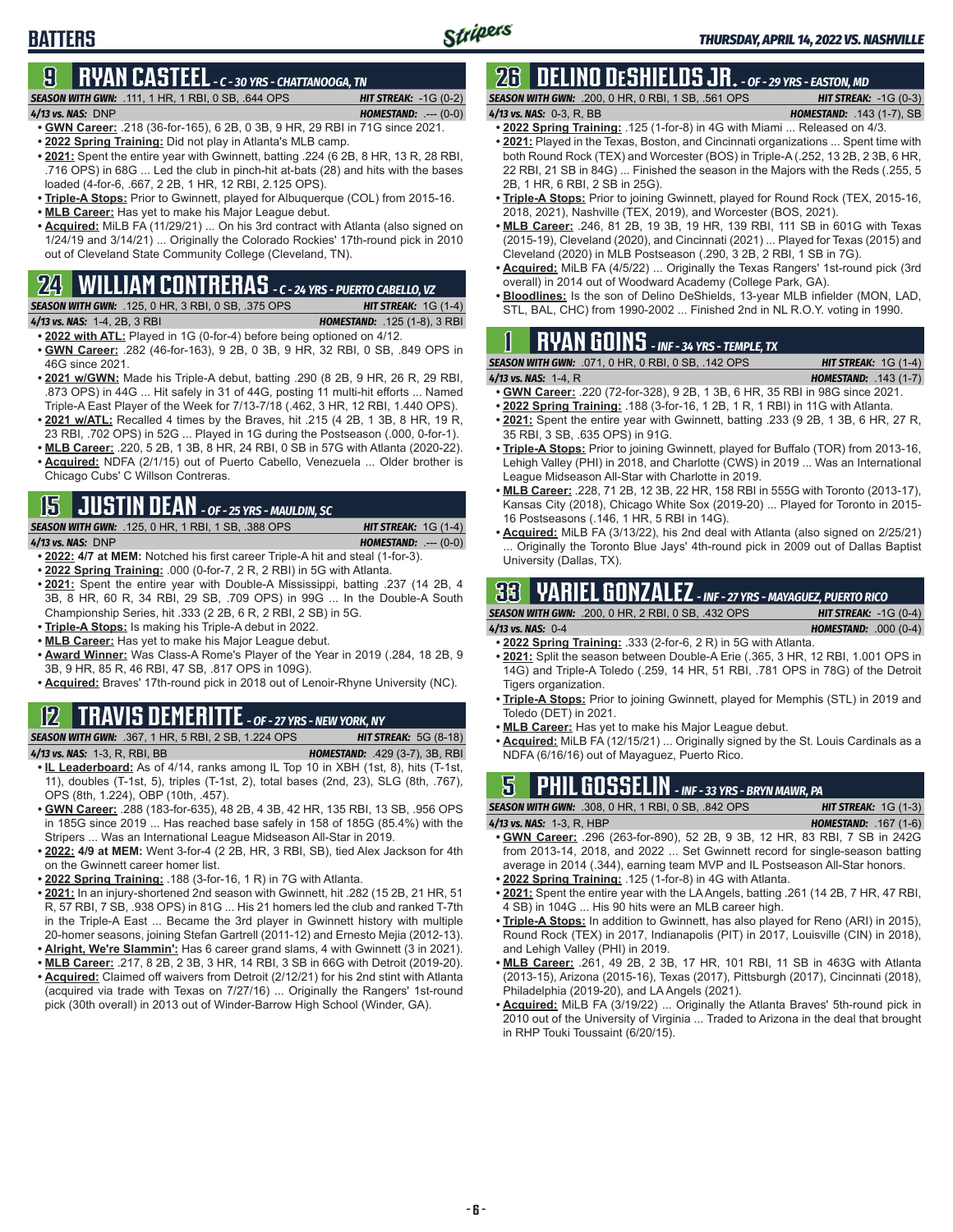### **BATTERS**

## **18 GREYSON JENISTA** *- OF - 25 YRS - LAWRENCE, KS*

#### *SEASON WITH GWN:*.381, 4 HR, 5 RBI, 0 SB, 1.361 OPS *HIT STREAK:* 5G (8-16) *4/13 vs. NAS:*2-4 *HOMESTAND:* .571 (4-7), 2 HR, 2 RBI

- **• IL Leaderboard:** Entering 4/14, ranks among IL Top 10 in SLG (1st, .952), homers (T-1st, 4), OPS (2nd, 1.361), total bases (T-5th, 20), batting (8th, .381).
- **• 2022: 4/7 at MEM:** Tallied his first career Triple-A hit and RBI with a solo homer to deep CF (2-for-4, RBI) ... **4/12 vs. NAS:** Notched his 2nd career multi-homer game (1st in Triple-A) with pair of solo blasts (#3-4, 2-for-3, 2 RBI).
- **• 2022 Spring Training:** .000 (0-for-6, 1 RBI) in 4G with Atlanta.
- **• 2021:** Spent the entire year with Double-A Mississippi, batting .216 (7 2B, 2 3B, 19 HR, 45 R, 42 RBI, 7 SB, .808 OPS) in 89G ... Ranked among Double-A South leaders in homers (6th), walks (7th, 51), slugging (10th, .465), and OPS (10th) ... In the Double-A South Championship Series, hit .167 (3 HR, 3 RBI) in 5G ... His solo homer in Game 5 on 9/26 vs. Montgomery was the difference in a 2-1 win.
- **• Triple-A Stops:** Is making his Triple-A debut in 2022.
- **• MLB Career:** Has yet to make his Major League debut. **• Acquired:** Braves' 2nd-round pick in 2018 out of Wichita State University (KS).

## **28 JOHN NOGOWSKI** *- INF - 29 YRS - TALLAHASSEE, FL*

#### *SEASON WITH GWN:*.261, 1 HR, 4 RBI, 1 SB, .849 OPS *HIT STREAK:* -1G (0-4)

- *4/13 vs. NAS:*0-4 *HOMESTAND:* .286 (2-7), HR, 2 RBI **• 2022: 4/12 vs. NAS:** Belted Gwinnett's first homer at Coolray Field this year (2 run, off RHP Caleb Boushley), finished 2-for-3 with 2 RBI.
- **• 2022 Spring Training:** .294 (5-for-17, 1 2B, 3 R, 4 RBI) in 9G with Atlanta.
- **• 2021:** Played for 3 different Triple-A Teams (Memphis, Indianapolis, Sacramento) and 2 different MLB teams (St. Louis, Pittsburgh) ... Combined to bat .211 (7 2B, 6 HR, 29 RBI, 6 SB) in 64G in MiLB ... In 52G in MLB, hit .233 (7 2B, 1 HR, 14 RBI).
- **• Triple-A Stops:** Prior to joining Gwinnett, has played for Memphis (STL) in 2019 and 2021, Indianapolis (PIT) in 2021, and Sacramento (SF) in 2021.
- **• MLB Career:** .233, 7 2B, 0 3B, 1 HR, 14 RBI, 0 SB in 52G with St. Louis (2020-21) and Pittsburgh (2021).
- **• Acquired:** Claimed from San Francisco in the 2021 Rule 5 Draft ... Originally the Oakland Athletics' 34th-round pick in 2014 out of Florida State University.

## **7 ARDEN PABST** *- C - 27 YRS - LOS ANGELES, CA*

*SEASON WITH GWN:*.000, 0 HR, 0 RBI, 0 SB, .000 OPS *HIT STREAK:* -1G (0-3)

*4/13 vs. NAS:*DNP *HOMESTAND:* .--- (0-0)

- **• 2022 Spring Training:** .000 (0-for-1) in 1G with Atlanta. **• 2021:** Spent the entire season with Double-A Altoona (PIT), batting .194 (7 2B, 7 HR, 28 RBI) in 62G ... Also pitched once (0.00 ERA, 0 ER in 0.1 IP).
- **• Triple-A Stops:** Prior to joining Gwinnett, played 1G for Indianapolis (PIT) in 2018 ... Debuted on 6/24/18 vs. Durham (2-for-3, R).
- **• MLB Career:** Has yet to make his Major League debut.
- **• Acquired:** MiLB FA (3/8/22) ... Originally the Pittsburgh Pirates' 12th-round pick in 2016 out of Georgia Tech (Atlanta, GA).

### **8 BRADEN SHEWMAKE** *- INF - 24 YRS - WYLIE, TX*

*SEASON WITH GWN:*.417, 1 HR, 1 RBI, 1 SB, 1.084 OPS *HIT STREAK:* -1G (0-4) *4/13 vs. NAS:*DNP *HOMESTAND:* .--- (0-0)

- **• Prospecting:** Entering 2022, ranked the Braves' No. 6 prospect by MLB.com.
- **• 2022: 4/5 at MEM:** Went 2-for-4 with a stolen base in his Triple-A debut ... **4/6 at MEM:** Blasted his first career Triple-A homer (solo) in 3-for-5 effort.
- **• 2022 Spring Training:** .000 (0-for-9, 1 R, 1 RBI) in 5G with Atlanta.
- **• 2021:** Spent the entire year with Double-A Mississippi, batting .228 (14 2B, 3 3B, 12 HR, 40 R, 40 RBI, 4 SB, .672 OPS) in 83G ... In the Double-A South Championship Series, hit .100 (2 R, 1 RBI) in 5G ... Named by MiLB.com as a Braves Organization All-Star.
- **• Triple-A Stops:** Is making his Triple-A debut in 2022.
- **• MLB Career:** Has yet to make his Major League debut.
- **• Acquired:** Braves' 1st-round pick (21st overall) in 2019 out of Texas A&M.

# **17 PRESTON TUCKER** *- OF - 31 YRS - TAMPA, FL*

*SEASON WITH GWN:*.300, 0 HR, 1 RBI, 0 SB, .900 OPS *HIT STREAK:* -1G (0-2) *4/13 vs. NAS:*0-2, R, 2 BB *HOMESTAND:* .200 (1-5)

- **• GWN Career:** .257 (18-for-70), 5 2B, 1 3B, 0 HR, 7 RBI in 20G since 2018. **• 2022: 4/9 at MEM:** In his first affiliated game since 5/7/19 with Triple-A Charlotte,
- went 2-for-3 (2B, R, RBI). **• 2021:** Played for Kia of the KBO (.237, 24 2B, 1 3B, 9 HR, 59 RBI in 127G), his
- 3rd-straight season with the club (hit .284 with 50 HR in 364G from 2019-21).
- **• Triple-A Stops:** Has played for 5 teams in all, including Oklahoma City (HOU, 2014), Fresno (HOU, 2015-17), Gwinnett (ATL, 2018), Louisville (CIN, 2018), and Charlotte (CWS, 2019).
- **• MLB Career:** .222, 38 2B, 1 3B, 23 HR, 68 RBI in 243G with Houston (2015-16), Cincinnati (2018), and Atlanta (.240, 4 HR, 22 RBI in 80G in 2018) ... Played in the 2015 MLB Postseason with Houston (0-for-2 in 3G).
- **• Acquired:** MiLB FA (3/31/22) ... Is 2nd stint with Atlanta (2018) ... Originally the Houston Astros' 7th-round pick in 2012 out of the University of Florida.

## **4 PAT VALAIKA** *- INF - 29 YRS - VALENCIA, CA*

*SEASON WITH GWN:*.370, 2 HR, 9 RBI, 0 SB, 1.156 OPS *HIT STREAK:* 3G (5-11)

- *4/13 vs. NAS:*DNP *HOMESTAND:* .250 (1-4) **• IL Leaderboard:** As of 4/14, ranks among IL Top 10 in hits (T-3rd, 10), RBI (T-4th,
- 9), XBH (T-5th, 5), doubles (T-7th, 3), total bases (T-8th, 19), batting (10th, .370).
- **• 2022: 4/6 at MEM:** Crushed go-ahead 2-run HR (1) in 5-3 win (2-for-5, 2 RBI) ... **4/7 at MEM:** Fell triple shy of the cycle (3-for-4, 2-run HR, 3 RBI) in 5-2 win.
- **• 2022 Spring Training:** .300 (3-for-10, 1 2B, 1 HR, 2 R, 3 RBI) in 7G with Atlanta. **• 2021:** Split the year between Baltimore (.201, 8 2B, 5 HR, 25 RBI, 1 SB in 91G)
- and Triple-A Norfolk (.225, 1 2B, 2 HR, 7 RBI in 22G). **• Triple-A Stops:** Prior to joining Gwinnett, has played for Albuquerque (COL) from
- 2016-19 and Norfolk (BAL) in 2021 ... Pacific Coast League All-Star in 2019.
- **• MLB Career:** .221, 34 2B, 1 3B, 30 HR, 92 RBI, 1 SB in 374G with Colorado (2016-19) and Baltimore (2020-21) ... Played in the MLB Postseason with the Rockies in 2017 and 2018 (.500, 1-for-2, 1 2B in 2G).
- **• Acquired:** MiLB FA (3/18/22) ... Originally the Colorado Rockies' 9th-round pick in 2013 out of UCLA.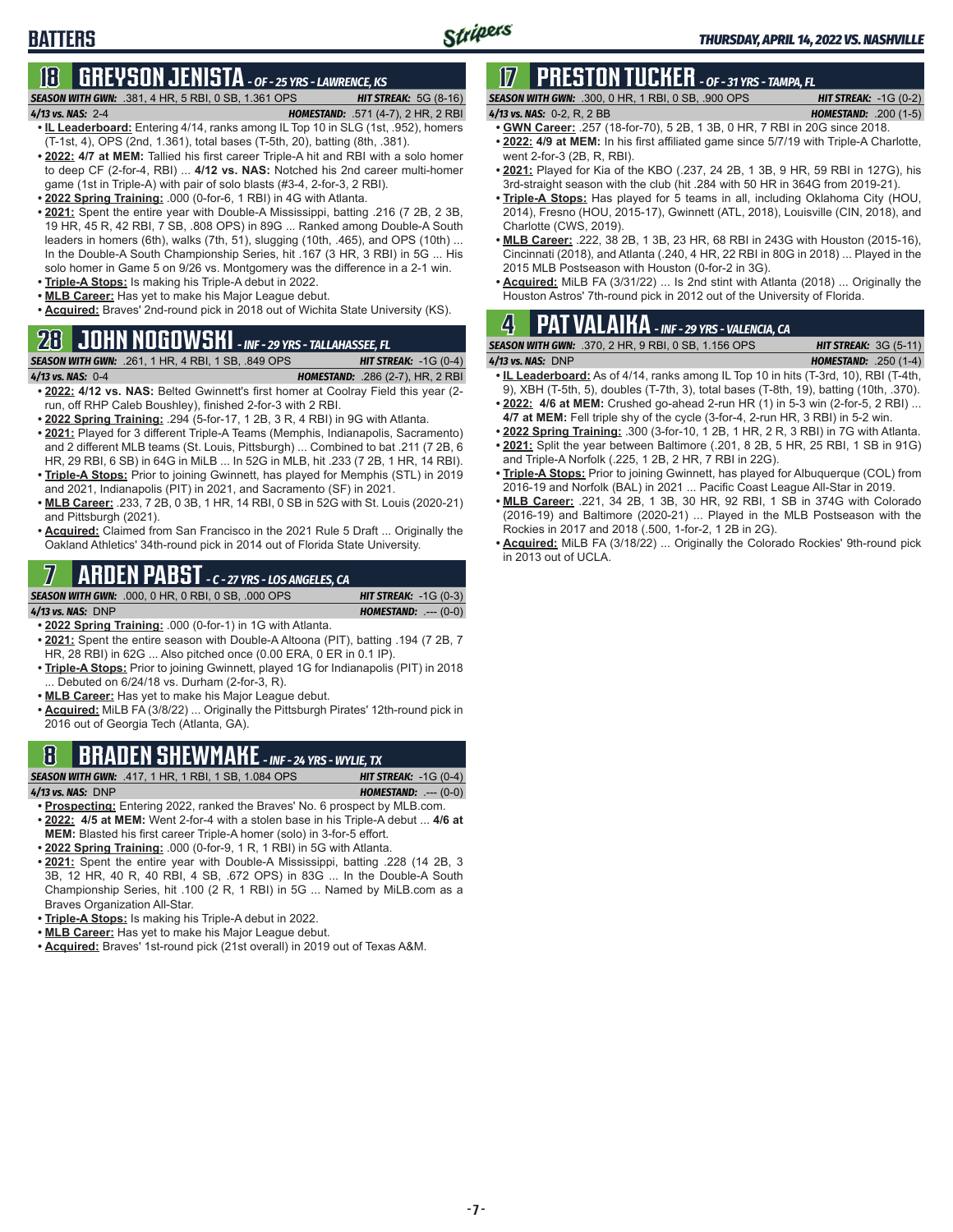| <b>HITTING BREAKDOWN</b> |                       |     |    |                             |                      |                         | Stripers                              |   |  |  |               |             |                    | <b>THURSDAY, APRIL 14, 2022 VS. NASHVILLE</b> |
|--------------------------|-----------------------|-----|----|-----------------------------|----------------------|-------------------------|---------------------------------------|---|--|--|---------------|-------------|--------------------|-----------------------------------------------|
| <b>TOTAL:</b>            | 262, 11 HR, .804 OPS  |     |    | <b>RISP:</b>                | 288, 4 HR, .913 OPS  |                         | <b>RUNS/INNING:</b>                   |   |  |  |               |             |                    | <b>TOT</b>                                    |
| Vs. LHP:                 | .324, 4 HR, 1.029 OPS |     |    | <b>RISP/20:</b>             | .364, 1 HR, .932 OPS |                         | <b>I</b> Stripers:                    | 4 |  |  |               |             |                    | 36                                            |
| <b>Vs. RHP:</b>          | .241, 7 HR, .728 OPS  |     |    | LOADED:                     | .111, 0 HR, .422 OPS |                         | Opponents:                            |   |  |  | $\mathcal{D}$ |             |                    | 32                                            |
|                          |                       |     |    |                             |                      | <b>HOME RUNS</b>        |                                       |   |  |  |               |             | <b>MULTI-GAMES</b> |                                               |
| <b>Dlaver</b>            | 4D                    | ם פ | 2D | T <sub>0</sub><br><b>CS</b> | $\sqrt{f}$           | $Off$ DH $T_{O2}$ m W.I | act HP with Cwinnott (Poquiar Soggon) |   |  |  |               | <b>Liit</b> | <b>DRI</b>         | <b>LID</b>                                    |

| Player           | 1 <sub>R</sub> | 2R | 3R | <b>GS</b>    | Tot. | Off LH Off RH | Team W-L | Last HR with Gwinnett (Regular Season)      | <b>Hit</b> | <b>RBI</b>               | <b>HR</b> |
|------------------|----------------|----|----|--------------|------|---------------|----------|---------------------------------------------|------------|--------------------------|-----------|
| Casteel          |                |    |    |              |      |               | $0 - 1$  | 4/9/22 at MEM, 1R (LH Packy Naughton)       |            |                          |           |
| Contreras        |                |    |    |              |      |               | $0 - 0$  | 9/7/21 at COL. 1R (LH Kirk McCarty)         | -          |                          |           |
| Dean             |                |    |    |              |      |               | $0 - 0$  |                                             | -          |                          |           |
| Demeritte        |                |    |    | -            |      |               | $0 - 1$  | 4/9/22 at MEM, 3R (RH Junior Fernandez)     | 3          |                          |           |
| <b>DeShields</b> |                |    |    |              |      |               | $0 - 0$  |                                             |            |                          |           |
| Goins            |                |    |    |              |      |               | $0 - 0$  | 9/14/21 vs. NAS, 1R (RH Josh Lindblom)      |            |                          |           |
| Gonzalez         |                |    |    |              |      |               | $0 - 0$  |                                             |            |                          |           |
| Gosselin         |                |    |    |              |      |               | $0 - 0$  | 8/25/18 at CLT, 2R (RH Asher Wojciechowski) |            | $\overline{\phantom{0}}$ |           |
| Jenista          | 3              |    |    |              | 4    | 3             | $3-0$    | 4/12/22 vs. NAS, 1R (LH Rex Brothers)       | 3          |                          |           |
| Nogowski         |                |    |    |              |      |               | $1 - 0$  | 4/12/22 vs. NAS, 2R (RH Caleb Boushlev)     | 3          |                          |           |
| Pabst            |                |    |    |              |      |               | $0 - 0$  |                                             |            |                          |           |
| Shewmake         |                |    |    |              |      |               | $1 - 0$  | 4/6/22 at MEM, 1R (LH Matthew Liberatore)   |            |                          |           |
| Tromp            |                |    |    |              |      |               | $0 - 1$  | 4/5/22 at MEM, 1R (RH T.J. Zeuch)           |            | -                        |           |
| Tucker           |                |    |    |              |      |               | $0 - 0$  |                                             |            | -                        |           |
| Valaika          |                | 2  |    |              | 2    |               | $2 - 0$  | 4/7/22 at MEM. 2R (RH Johan Oviedo)         | 3          | 3                        |           |
| Total:           | 6              |    |    | $\mathbf{0}$ | 11   |               |          |                                             |            |                          |           |

| <b>HOME RUN VARIANTS</b>                                                        |                                                                        |   |    |    |           |                                  |           |              |            |            |         |              |                                        |                          | <b>PINCH HITTERS</b> |                                   |              |                          |                 |                          |           |
|---------------------------------------------------------------------------------|------------------------------------------------------------------------|---|----|----|-----------|----------------------------------|-----------|--------------|------------|------------|---------|--------------|----------------------------------------|--------------------------|----------------------|-----------------------------------|--------------|--------------------------|-----------------|--------------------------|-----------|
| Back-to-Back Homers (1x):<br>Nogowski (2R) / Jenista, 4/12 vs. NAS (2nd Inning) |                                                                        |   |    |    |           |                                  |           |              |            |            |         | AVG.<br>.000 | AB                                     | $\mathsf{R}$<br>$\Omega$ | н<br>0               | 2B<br>0                           | 3B<br>0      | <b>HR</b><br>$\mathbf 0$ | <b>RBI</b><br>0 | <b>BB</b><br>$\mathbf 0$ | <b>SO</b> |
| Back-to-Back-to-Back Homers (0x):<br>$---$                                      |                                                                        |   |    |    |           |                                  |           |              |            |            |         |              |                                        |                          |                      |                                   |              |                          |                 |                          |           |
| Pinch-Hit Homers (0x):<br>---                                                   |                                                                        |   |    |    |           |                                  |           |              |            |            |         |              |                                        |                          |                      |                                   |              |                          |                 |                          |           |
| Leadoff (Game) Homers (0x):<br>$---$                                            |                                                                        |   |    |    |           |                                  |           |              |            |            |         |              |                                        |                          |                      |                                   |              |                          |                 |                          |           |
| Walk-Off Homers (0x):<br>---                                                    |                                                                        |   |    |    |           |                                  |           |              |            |            |         |              |                                        |                          |                      |                                   |              |                          |                 |                          |           |
|                                                                                 |                                                                        |   |    |    |           |                                  |           |              |            |            | Totals: | .000         | 1                                      | $\mathbf{0}$             | 0                    | 0                                 | $\mathbf{0}$ | 0                        | $\mathbf{0}$    | 0                        | 1         |
|                                                                                 |                                                                        |   |    |    |           | <b>STRIPERS BATTING BY MONTH</b> |           |              |            |            |         |              |                                        |                          |                      | <b>HITTER AWARDS &amp; HONORS</b> |              |                          |                 |                          |           |
|                                                                                 | <b>AVG</b>                                                             | G | 2B | 3B | <b>HR</b> | <b>RBI</b>                       | <b>SB</b> | <b>OBP</b>   | <b>SLG</b> | <b>OPS</b> | Player  |              |                                        | <b>Award/Date</b>        |                      |                                   |              |                          | <b>Stats</b>    |                          |           |
| April:<br>May:<br>June:<br>July<br>August:<br>September:                        | .262                                                                   | 8 | 15 | 3  | 11        | 34                               | 6         | .340         | .464       | .804       |         |              |                                        |                          |                      |                                   |              |                          |                 |                          |           |
|                                                                                 |                                                                        |   |    |    |           |                                  |           |              |            |            |         |              | <b>ON-BASE STREAKS (15-PLUS GAMES)</b> |                          |                      |                                   |              |                          |                 |                          |           |
| Player                                                                          | <b>HITTING STREAKS (10-PLUS GAMES)</b><br>Length/Dates<br><b>Stats</b> |   |    |    |           |                                  | Player    | Length/Dates |            |            |         |              |                                        | <b>Stats</b>             |                      |                                   |              |                          |                 |                          |           |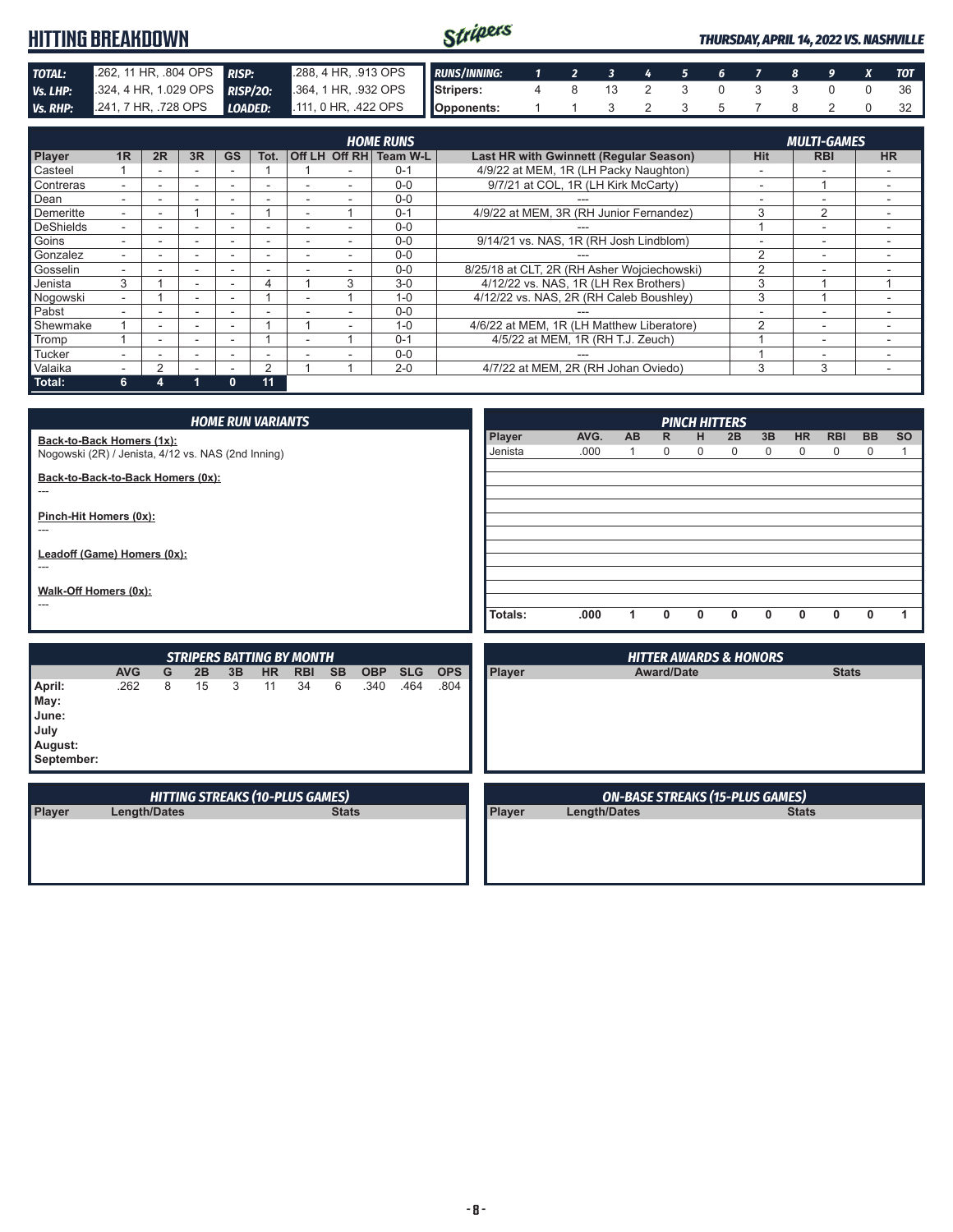### **SEASON SUMMARY**



### **TEAM HIGHS & LOWS**

| <b>OFFENSE:</b>  |  |
|------------------|--|
|                  |  |
|                  |  |
|                  |  |
|                  |  |
|                  |  |
|                  |  |
|                  |  |
|                  |  |
|                  |  |
|                  |  |
|                  |  |
|                  |  |
|                  |  |
|                  |  |
|                  |  |
|                  |  |
| <b>PITCHING:</b> |  |
|                  |  |
|                  |  |

Most Walks, Game ......................................................................6 (4/6 at Memphis) Most Runs Allowed, Inning .................................... 7 (8th Inning, 4/13 vs. Nashville) Most Runs Allowed, Game ..........................................................8 (4/9 at Memphis) Fewest Runs Allowed, Game ........................................ 2 (2x, last: 4/7 at Memphis) Most Hits Allowed, Game ...................................................... 10 (4/12 vs. Nashville) Fewest Hits Allowed, Game ........................................................5 (4/6 at Memphis) Most Home Runs Allowed, Game ...............................................3 (4/9 at Memphis) Most Hit Batsmen, Game ..........................................................2 (4/10 at Memphis) Most Wild Pitches, Game ............................................................2 (4/8 at Memphis)

**DEFENSE:** Most Double Plays Turned, Game ..............................................2 (4/5 at Memphis) Most Triple Plays Turned, Game ...................................................................... None Most Errors, Game ........................................................ 1 (2x, last: 4/9 at Memphis) Most Stolen Bases Allowed, Game ............................. 2 (3x, last: 4/10 at Memphis) Most Caught Stealing, Game ....................................................1 (4/10 at Memphis)

**TEAM MISCELLANEOUS** Largest Margin of Victory.............................3 Runs (2x, last: 4/10 at Memphis, 6-3) Largest Margin of Defeat .........................................2 Runs (4/13 vs. Nashville, 5-7) Largest Comeback Win .........................................1 Run (4/6 at Memphis, 0-1, 5-3) Largest Blown Lead (Loss).............................. 5 Runs (4/13 vs. Nashville, 5-0, 5-7) Longest Game, Innings ..............................................9 (8x, last: 4/13 vs. Nashville) Longest Game, Time ............................................................3:23 (4/10 at Memphis) Longest 9.0-Inning Game, Time ...........................................3:23 (4/10 at Memphis) Shortest 9.0-Inning Game, Time ............................................2:34 (4/8 at Memphis) Largest Home Attendance ................................................ 5,018 (4/12 vs. Nashville) Largest Road Attendance .....................................................3,622 (4/9 at Memphis) Longest Total Delay............................................................ 0:12 (4/12 vs. Nashville) Long Multi-Game Scoring Drought ................................................................... None Long Multi-Game Scoreless Streak .................................................................. None

#### **INDIVIDUAL HIGHS & LOWS**

| .                                                                       |  |
|-------------------------------------------------------------------------|--|
|                                                                         |  |
|                                                                         |  |
|                                                                         |  |
|                                                                         |  |
|                                                                         |  |
|                                                                         |  |
|                                                                         |  |
|                                                                         |  |
|                                                                         |  |
|                                                                         |  |
| Hit-by-Pitch……………………………………………1 (4x, last: Gosselin, 4/13 vs. Nashville) |  |
|                                                                         |  |
|                                                                         |  |
|                                                                         |  |

#### **PITCHING (GAME):**

**HITTING (GAME):**

| Strikeouts (Relief)3 (4x, last: Alaniz/Kingham, 4/13 vs. Nashville) |
|---------------------------------------------------------------------|
|                                                                     |
|                                                                     |
|                                                                     |
|                                                                     |
|                                                                     |
|                                                                     |
|                                                                     |
|                                                                     |
| . None                                                              |
|                                                                     |
|                                                                     |

#### **DEFENSE (GAME):**

#### **STREAKS**

#### **PITCHING (LONGEST IN 2022 ONLY):**

| Consecutive Scoreless Games  3 Games (Kingham, 5.2 IP, 4/5-Current) |
|---------------------------------------------------------------------|
|                                                                     |
|                                                                     |

#### **LAST TIME IT HAPPENED (GWINNETT REGULAR-SEASON HISTORY)**

#### **INDIVIDUAL OFFENSE:**

|                                                            | Homers, Both Sides of Plate  Drew Waters (5/18/21 at Nashville)            |
|------------------------------------------------------------|----------------------------------------------------------------------------|
|                                                            |                                                                            |
|                                                            |                                                                            |
|                                                            | Back-to-Back-to-Back Homers  Arcia/Camargo/Demeritte (5/8/21 at Charlotte) |
|                                                            |                                                                            |
|                                                            |                                                                            |
|                                                            |                                                                            |
|                                                            |                                                                            |
|                                                            |                                                                            |
|                                                            |                                                                            |
|                                                            |                                                                            |
|                                                            |                                                                            |
|                                                            |                                                                            |
|                                                            |                                                                            |
|                                                            |                                                                            |
| <b>INDIVIDUAL PITCHING:</b><br>0.0 Institute Deutsch-Compa | <b>N</b> Lassau                                                            |

| <b>INDIVIDUAL PITURING.</b> |                                                                                |
|-----------------------------|--------------------------------------------------------------------------------|
|                             |                                                                                |
|                             | 9.0-Inning No-Hitter (Solo)Todd Redmond (5/28/10 at Louisville)                |
|                             | 9.0-Inning No-Hitter (Comb.) Wooten/Marksberry/Ramirez (6/30/16 at Louisville) |
|                             |                                                                                |
|                             |                                                                                |
|                             |                                                                                |
|                             | 21 Consecutive Saves Converted Jairo Asencio (9/6/09-8/8/11)                   |
|                             | 25.0-Inning Scoreless Streak Stephen Marek, 25.1 IP (6/6/10-8/2/10)            |
|                             |                                                                                |

#### **TEAM OFFENSE:**

| <b>TEAM PITCHING:</b> |                                                                    |
|-----------------------|--------------------------------------------------------------------|
|                       |                                                                    |
|                       |                                                                    |
|                       | 23 Hits Allowed…………………………………………………………………7/13/12 at Louisville      |
|                       |                                                                    |
|                       |                                                                    |
|                       |                                                                    |
|                       |                                                                    |
|                       |                                                                    |
|                       |                                                                    |
| <b>TEAM DEFENSE:</b>  |                                                                    |
|                       | Turn a Triple Play 6/5/21 vs. Jacksonville (Camargo-Kipnis-Snider) |

#### **TEAM MISCELLANEOUS:**

| 21-Run Margin of Defeat…………………………………7/13/12 at Louisville (Lost 1-22) |
|-----------------------------------------------------------------------|